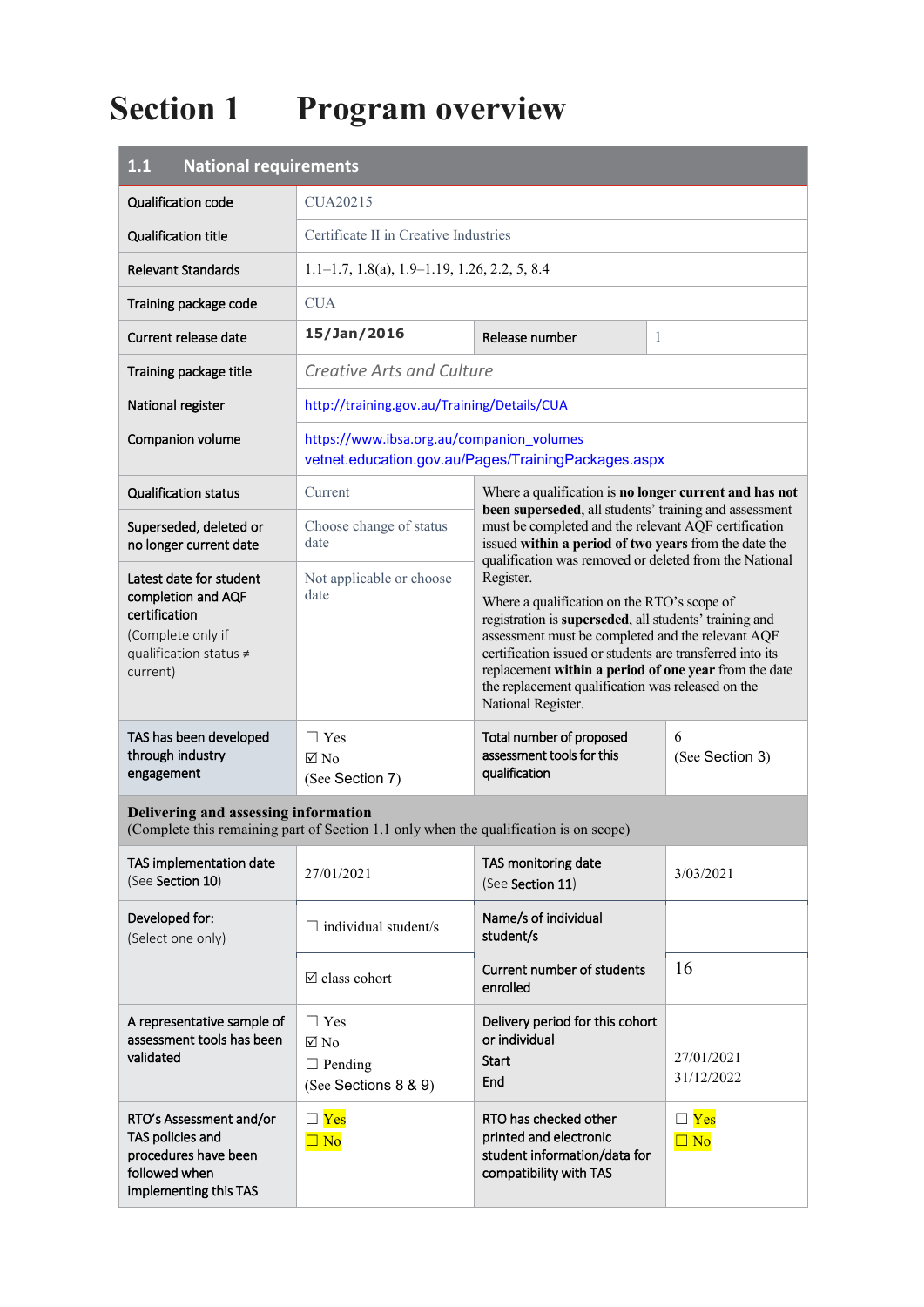| <b>Qualification</b><br>1.2                   |                                                                                                                                                                                                                                                                                                                                                                                                                                                                                                                                                    |                                         |  |
|-----------------------------------------------|----------------------------------------------------------------------------------------------------------------------------------------------------------------------------------------------------------------------------------------------------------------------------------------------------------------------------------------------------------------------------------------------------------------------------------------------------------------------------------------------------------------------------------------------------|-----------------------------------------|--|
| Requirement                                   | Packaging rules                                                                                                                                                                                                                                                                                                                                                                                                                                                                                                                                    | Confirmed by<br><b>RTOM</b>             |  |
| Qualification<br>description and job<br>roles | This qualification reflects the role of individuals with the<br>skills and knowledge to perform in a range of varied<br>activities in the creative industries where there is a clearly<br>defined range of contexts. Activities are of limited<br>complexity with required actions clearly defined. The<br>qualification is relevant to roles such as: digital design,<br>video editing, marketing, content creation, sound editing<br>and social media etc. This qualification would be suitable<br>for someone working in a supervised capacity. | $\nabla \times \mathbf{e}$<br>$\Box$ No |  |
| Packaging rules                               | https://training.gov.au/Training/Details/CUA20215                                                                                                                                                                                                                                                                                                                                                                                                                                                                                                  | $\nabla \times \mathbf{e}$              |  |
|                                               | Total number of units $= 10$                                                                                                                                                                                                                                                                                                                                                                                                                                                                                                                       | $\Box$ No                               |  |
|                                               | 3 core units plus                                                                                                                                                                                                                                                                                                                                                                                                                                                                                                                                  |                                         |  |
|                                               | <b>7 elective units</b> of which:                                                                                                                                                                                                                                                                                                                                                                                                                                                                                                                  |                                         |  |
|                                               | 4 units must be selected from Group A<br>3 units may be from Group A or Group B or from<br>ш<br>any currently endorsed training package<br>qualification or accredited course at Certificate II or<br>III level.                                                                                                                                                                                                                                                                                                                                   |                                         |  |
|                                               | Elective units must be relevant to the work environment<br>and the qualification, maintain the integrity of the AQF<br>alignment and contribute to a valid vocational outcome.                                                                                                                                                                                                                                                                                                                                                                     |                                         |  |

a sa mga bayang sa pag-ang pag-ang pag-ang pag-ang pag-ang pag-ang pag-ang pag-ang pag-ang pag-ang pag-ang pag

| <b>Delivery and assessment</b><br>1.3                                             |                                                                                                                                                                                                                                                                                                                                                                                                                                                                                                   |                              |  |
|-----------------------------------------------------------------------------------|---------------------------------------------------------------------------------------------------------------------------------------------------------------------------------------------------------------------------------------------------------------------------------------------------------------------------------------------------------------------------------------------------------------------------------------------------------------------------------------------------|------------------------------|--|
| Requirement                                                                       | Pre-enrolment information                                                                                                                                                                                                                                                                                                                                                                                                                                                                         | Confirmed by<br><b>RTOM</b>  |  |
| General entry<br>requirements<br>(Adjust as<br>appropriate)                       | General entry requirements for this program include the student's<br>agreement and ability to undertake the following:<br>• demonstrate evidence of language, literacy and numeracy skills at<br>the requisite ACSF level<br>• attend and participate in scheduled training and assessment<br>• be able to work in an industry environment and handle industry<br>standard equipment<br>• comply with the RTO code of conduct requirements, directions on<br>work, and health and safety matters. | $\nabla$ Yes<br>$\Box$ No    |  |
| Specific entry and/or<br>completion<br>requirements<br>(Adjust as<br>appropriate) | Specific entry requirements exist $\Box$ Yes $\Box$ No<br>Prior to enrolment the RTO has provided advice in print or<br>electronically to students on participation requirements and<br>application processes.<br><b>Yes</b><br>$\Box$ No<br>⊠                                                                                                                                                                                                                                                    | $\boxtimes$ Yes<br>$\Box$ No |  |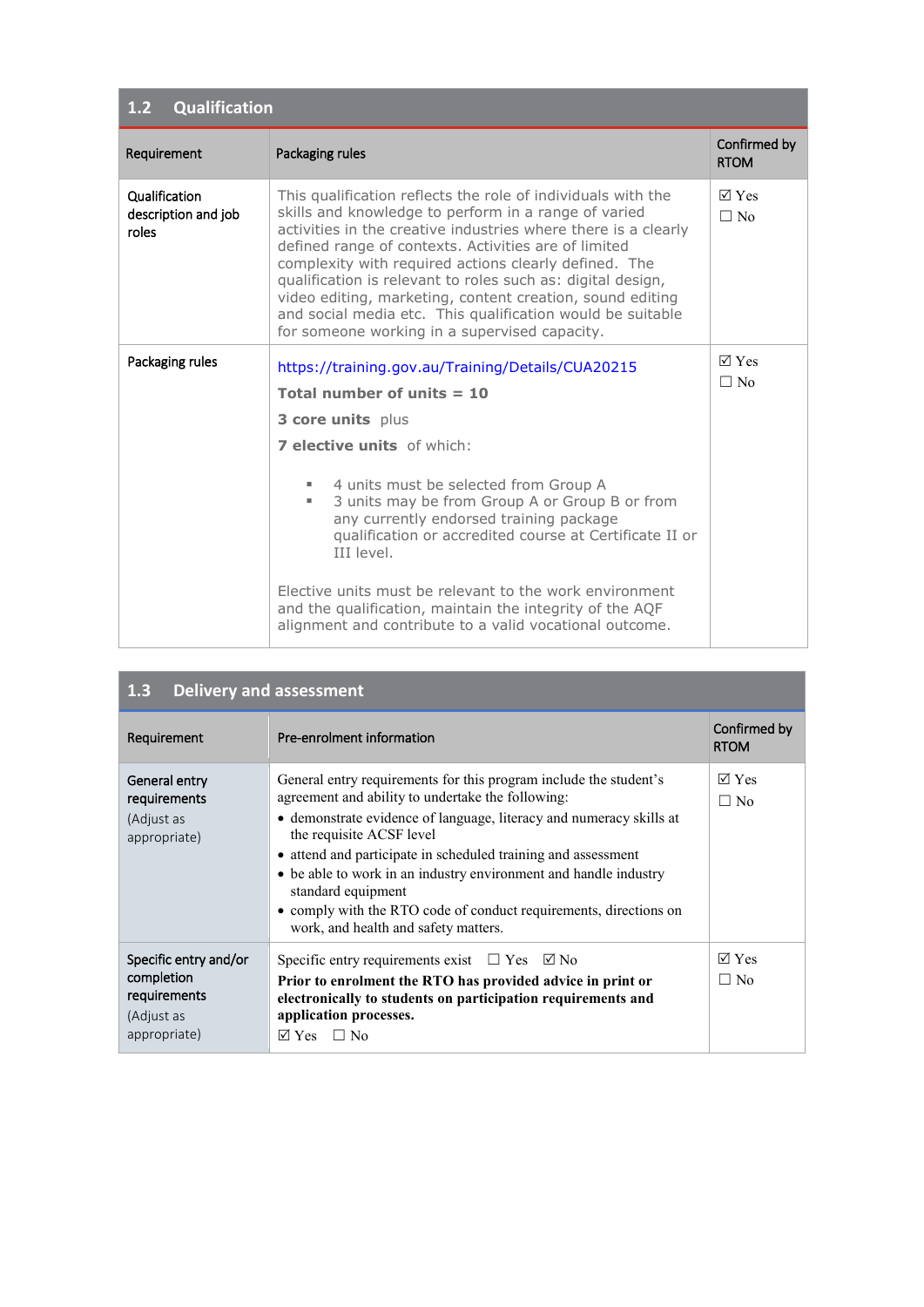| 1.3 | Delivery and assessment |
|-----|-------------------------|
|-----|-------------------------|

| Requirement                                                        | Pre-enrolment information                                                                                                                                                                                                                                                                                                                                                                                                                          |                                                                                                                                                                                                         | Confirmed by<br><b>RTOM</b>         |
|--------------------------------------------------------------------|----------------------------------------------------------------------------------------------------------------------------------------------------------------------------------------------------------------------------------------------------------------------------------------------------------------------------------------------------------------------------------------------------------------------------------------------------|---------------------------------------------------------------------------------------------------------------------------------------------------------------------------------------------------------|-------------------------------------|
| Access and reasonable<br>adjustments<br>(Adjust as<br>appropriate) | The RTO has advised students in print or electronically that<br>reasonable adjustments may be available.<br>When appropriate, reasonable adjustments will be applied by the RTO<br>to take into account the individual student's needs.<br>Reasonable adjustments may include:<br>• accessible class rooms<br>• note-taking support<br>• course material in alternative<br>formats — electronic, large<br>print<br>• use of laptop for assessments | $\triangledown$ Yes<br>$\Box$ No<br>• extra time or extensions for<br>assessments or alternative<br>assessment tasks<br>· ergonomic chair/desk<br>• use of assistive technology<br>• other adjustments. | $\boxtimes$ Yes<br>$\Box$ No        |
|                                                                    | · an Auslan (Australian Sign<br>Language) interpreter                                                                                                                                                                                                                                                                                                                                                                                              |                                                                                                                                                                                                         |                                     |
| Mode of delivery<br>(Adjust as<br>appropriate)                     | The mode of delivery includes any combination of the following:<br>• face-to-face in a simulated workplace environment for required<br>performance and knowledge evidence<br>• online for some components of training for knowledge evidence<br>• in a classroom ('off the job') for some components of training for<br>knowledge evidence.                                                                                                        |                                                                                                                                                                                                         | $\boxtimes$ Yes<br>$\overline{N}$   |
| Delivery location<br>(Adjust as<br>appropriate)                    | Multiple delivery locations are<br>used.<br>$\Box$ Yes $\Box$ No                                                                                                                                                                                                                                                                                                                                                                                   | Locations of additional<br>campuses where training or<br>assessment services are<br>provided.                                                                                                           | $\triangledown$ Yes<br>$\square$ No |
|                                                                    | The delivery location is the<br>principal place of business of the<br>RTO.                                                                                                                                                                                                                                                                                                                                                                         |                                                                                                                                                                                                         |                                     |
|                                                                    | Marsden State High School                                                                                                                                                                                                                                                                                                                                                                                                                          |                                                                                                                                                                                                         |                                     |
| Program duration                                                   | Total program duration for<br>delivery and assessment is:<br>$\Box$ 6 months<br>$\Box$ 1 year<br>$\boxtimes$ 2 years<br>$\Box$ 3 years<br>Other: please specify                                                                                                                                                                                                                                                                                    | This means that after the expiry<br>of the program duration, no<br>further assessment evidence will<br>be accepted and no further<br>training conducted.                                                | $\boxtimes$ Yes<br>$\Box$ No        |
| Amount of training<br>and volume of<br>learning                    | The 'amount of training' relates to formal teaching and learning<br>activities.<br>The nominal amount of scheduled training for this program is:<br>$\Box$ 55 hours $\Box$ 110 hours $\Box$ 220 hours $\Box$ 330 hours                                                                                                                                                                                                                             |                                                                                                                                                                                                         | $\boxtimes$ Yes<br>$\Box$ No        |
|                                                                    | The 'volume of learning' identifies the notional duration of all<br>activities required for the achievement of the learning outcomes of this<br>program.<br>The total volume of learning for this program is:<br>$\boxtimes$ 600–1200 hours (Certificate I and II)<br>$\Box$ 1200–2400 hours (Certificate III and IV)                                                                                                                              |                                                                                                                                                                                                         |                                     |
| Learning resources                                                 | There are sufficient learning resources, equipment and facilities to:<br>• enable students to meet the requirements for each unit of competency<br>• support the number of students undertaking the training and<br>assessment.                                                                                                                                                                                                                    |                                                                                                                                                                                                         | $\boxtimes$ Yes<br>$\overline{N_0}$ |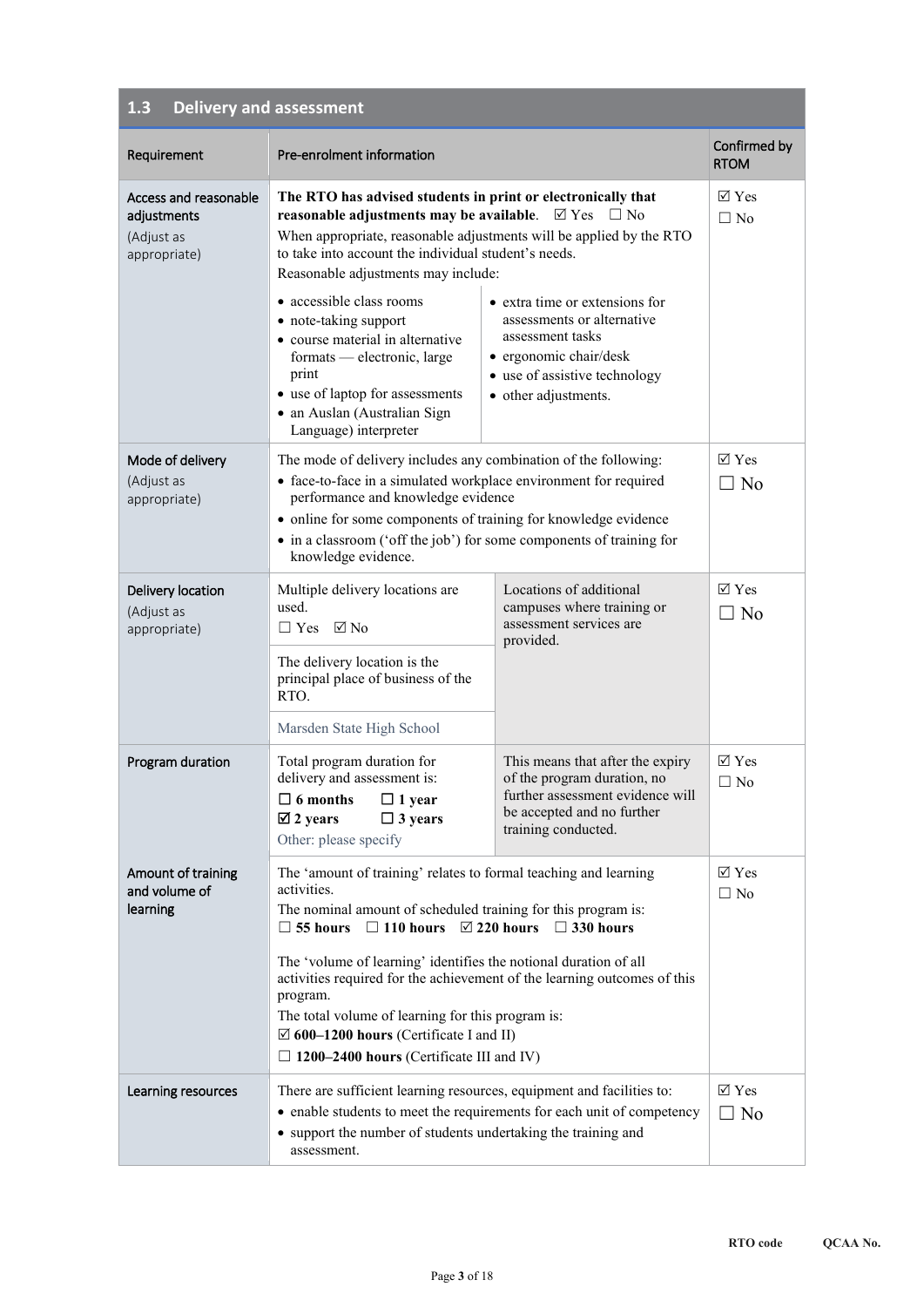| <b>Delivery and assessment</b><br>1.3                                 |                                                                                                                                                                                                                                                                                                                                                                                                                                                                                                                                                      |                              |  |
|-----------------------------------------------------------------------|------------------------------------------------------------------------------------------------------------------------------------------------------------------------------------------------------------------------------------------------------------------------------------------------------------------------------------------------------------------------------------------------------------------------------------------------------------------------------------------------------------------------------------------------------|------------------------------|--|
| Requirement                                                           | Pre-enrolment information                                                                                                                                                                                                                                                                                                                                                                                                                                                                                                                            | Confirmed by<br><b>RTOM</b>  |  |
| Assessment resources<br>(Adjust as<br>appropriate)                    | • Assessments will be formative and conducted so that skills,<br>knowledge and understanding may be demonstrated in the simulated<br>workplace environment. Assessment of knowledge and skills will be<br>integrated with assessment of their practical application.<br>• Projects/tasks and work evidence will be progressively gathered by<br>the assessor for units of competency until sufficient valid evidence is<br>gathered to make assessment decisions on competency. Evidence of<br>skills and knowledge will be gathered simultaneously. | $\boxtimes$ Yes<br>$\Box$ No |  |
| Students from other<br>schools (Adjust as<br>appropriate)             | • Students not enrolled with the school but seeking enrolment for this<br>VET program delivered by the RTO may become fee-paying<br>students. Where this is the case, students have been advised in<br>writing or electronically.<br>• The fee for this program is: \$000.00<br>• The fee includes:<br>The RTO charges fees for students not enrolled with the school.<br>$\boxtimes$ No<br>$\Box$ Yes                                                                                                                                               | $\boxtimes$ Yes<br>$\Box$ No |  |
| Students from the<br>school (Adjust as<br>appropriate)                | • Students enrolled with the school may have to pay fees for this VET<br>program. Where this is the case, students have been advised in<br>writing or electronically.<br>• The fee for this program is: \$000.00<br>• The fee includes:<br>The RTO charges fees for students enrolled with the school.<br>$\nabla$ No<br>$\Box$ Yes                                                                                                                                                                                                                  | $\boxtimes$ Yes<br>$\Box$ No |  |
| Early termination or<br>withdrawing from the<br>program<br>Fee refund | In the event that the RTO loses suitably qualified trainers and assessors<br>and is unable to deliver this program or students withdraw from the<br>VET program:<br>• students will be issued with a Statement of Attainment for any<br>successfully completed units of competency<br>• any fees paid toward the program will be refunded on a pro rata basis<br>or as explained in the RTO refund policy.                                                                                                                                           | $\boxtimes$ Yes<br>$\Box$ No |  |
|                                                                       | The RTO has provided students with information in print or<br>electronically concerning arrangements in the event of early<br>termination or withdrawal from the program.<br>$\Box$ Yes $\Box$ No                                                                                                                                                                                                                                                                                                                                                    | $\Box$ Yes<br>$\boxtimes$ No |  |
| Evidence-gathering<br>conditions<br>(Adjust as<br>appropriate)        | • Will be progressively gathered for groups of units simultaneously.<br>• Methods will confirm consistency of performance over time and in a<br>range of workplace-relevant contexts, rather than a single assessment<br>event.<br>• Will be by observation of relevant tasks with questioning on<br>underpinning knowledge and, where applicable, training journals and<br>reviews of work products/folios and third party reports.<br>• Will be done under the specific assessment conditions required by<br>the units.                            | $\Box$ Yes<br>$\boxtimes$ No |  |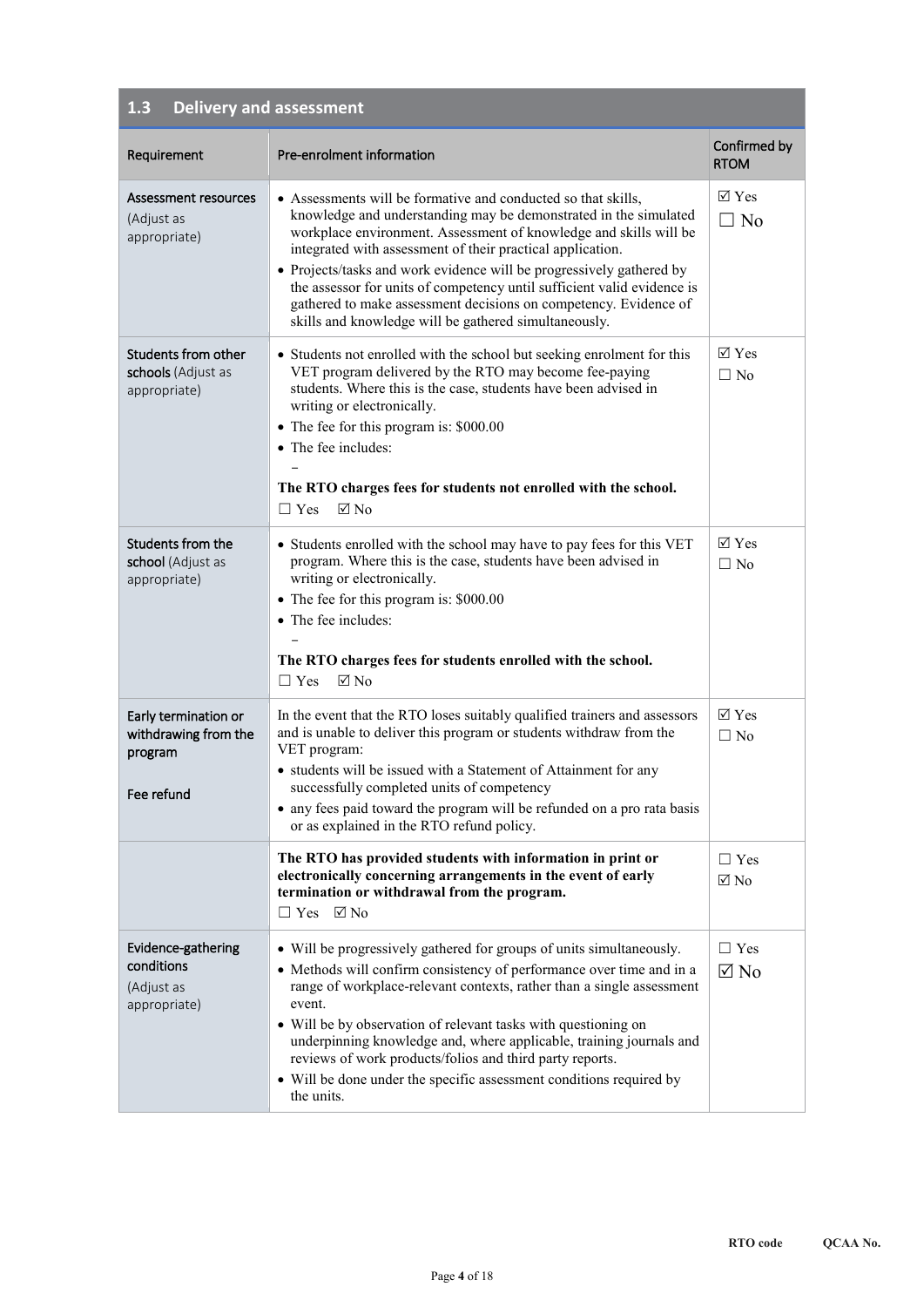| 1.3<br><b>Delivery and assessment</b>                        |                                                                                                                                                                                                                                                                                                                                                                                                                                                                                                                 |                                                    |                                                                                                                                                                                                                                                                                                                                                                                                                                     |                              |
|--------------------------------------------------------------|-----------------------------------------------------------------------------------------------------------------------------------------------------------------------------------------------------------------------------------------------------------------------------------------------------------------------------------------------------------------------------------------------------------------------------------------------------------------------------------------------------------------|----------------------------------------------------|-------------------------------------------------------------------------------------------------------------------------------------------------------------------------------------------------------------------------------------------------------------------------------------------------------------------------------------------------------------------------------------------------------------------------------------|------------------------------|
| Requirement                                                  | Pre-enrolment information                                                                                                                                                                                                                                                                                                                                                                                                                                                                                       |                                                    |                                                                                                                                                                                                                                                                                                                                                                                                                                     | Confirmed by<br><b>RTOM</b>  |
| Work placement<br>requirements<br>(Adjust as<br>appropriate) | Work placement or experience.<br>The RTO may require students to undertake work placement or work<br>experience. When this is the case, a summary of the requirements will<br>be recorded in Section 4 of the TAS. Students have been advised in<br>writing or electronically.<br>Work placement or experience is required for this program.<br>$\Box$ Yes $\Box$ No                                                                                                                                            |                                                    | $\boxtimes$ Yes<br>$\Box$ No                                                                                                                                                                                                                                                                                                                                                                                                        |                              |
| Third party<br>arrangements<br>(Adjust as appropriate)       | No services are<br>delivered on behalf<br>of the RTO.                                                                                                                                                                                                                                                                                                                                                                                                                                                           | $\overline{\vee}$ Yes<br>$\Box$ No                 | • 'Third party' means any party<br>that provides services on behalf of<br>the RTO, but does not include a<br>contract of employment between<br>an RTO and its employee.<br>• Where services are provided on<br>the RTO's behalf by a third party,<br>the provision of those services<br>must include a written agreement.<br>• The RTO must disclose to the<br>student the name and contact<br>details of any third party that will | $\boxtimes$ Yes<br>$\Box$ No |
|                                                              | Some services are<br>provided by a third<br>party on behalf of<br>the RTO.                                                                                                                                                                                                                                                                                                                                                                                                                                      | $\Box$ Yes<br>$\boxtimes$ No                       |                                                                                                                                                                                                                                                                                                                                                                                                                                     |                              |
|                                                              | QCAA has been<br>notified of the third<br>party arrangement.                                                                                                                                                                                                                                                                                                                                                                                                                                                    | $\Box$ Yes<br>$\boxtimes$ No                       |                                                                                                                                                                                                                                                                                                                                                                                                                                     |                              |
|                                                              | Third party name                                                                                                                                                                                                                                                                                                                                                                                                                                                                                                | provide training and/or<br>assessment, and related |                                                                                                                                                                                                                                                                                                                                                                                                                                     |                              |
|                                                              | Third party RTO number                                                                                                                                                                                                                                                                                                                                                                                                                                                                                          |                                                    | educational and support services<br>to the student on the RTO's<br>behalf.                                                                                                                                                                                                                                                                                                                                                          |                              |
|                                                              | Third party phone number                                                                                                                                                                                                                                                                                                                                                                                                                                                                                        |                                                    | • When the RTO offers a<br>qualification on its scope to                                                                                                                                                                                                                                                                                                                                                                            |                              |
|                                                              | Summary of services provided<br>in relation to specific units of<br>competency                                                                                                                                                                                                                                                                                                                                                                                                                                  |                                                    | students and in order to achieve<br>the qualification the RTO requires<br>students to undertake training for<br>one or more units with a different<br>RTO, this is considered a third<br>party arrangement. Record the<br>RTO's details and arrangements<br>summary.                                                                                                                                                                |                              |
| <b>Educational and</b><br>support services                   | • Learners in this cohort are school students in Years 10 to 12. The<br>RTO will schedule supervised training and assessment sessions<br>based on the timetable. Students may negotiate support in addition to<br>scheduled hours to develop the required skills and knowledge.<br>• Unmet educational needs of young persons aged $10-17$ in the<br>juvenile justice system - school RTOs within youth detention<br>centres may deliver training and assessment to these students even if<br>not in detention. |                                                    |                                                                                                                                                                                                                                                                                                                                                                                                                                     | $\boxtimes$ Yes<br>$\Box$ No |
|                                                              | The RTO delivers services to students in the juvenile justice<br>system.<br>$\Box$ Yes $\Box$ No                                                                                                                                                                                                                                                                                                                                                                                                                |                                                    |                                                                                                                                                                                                                                                                                                                                                                                                                                     |                              |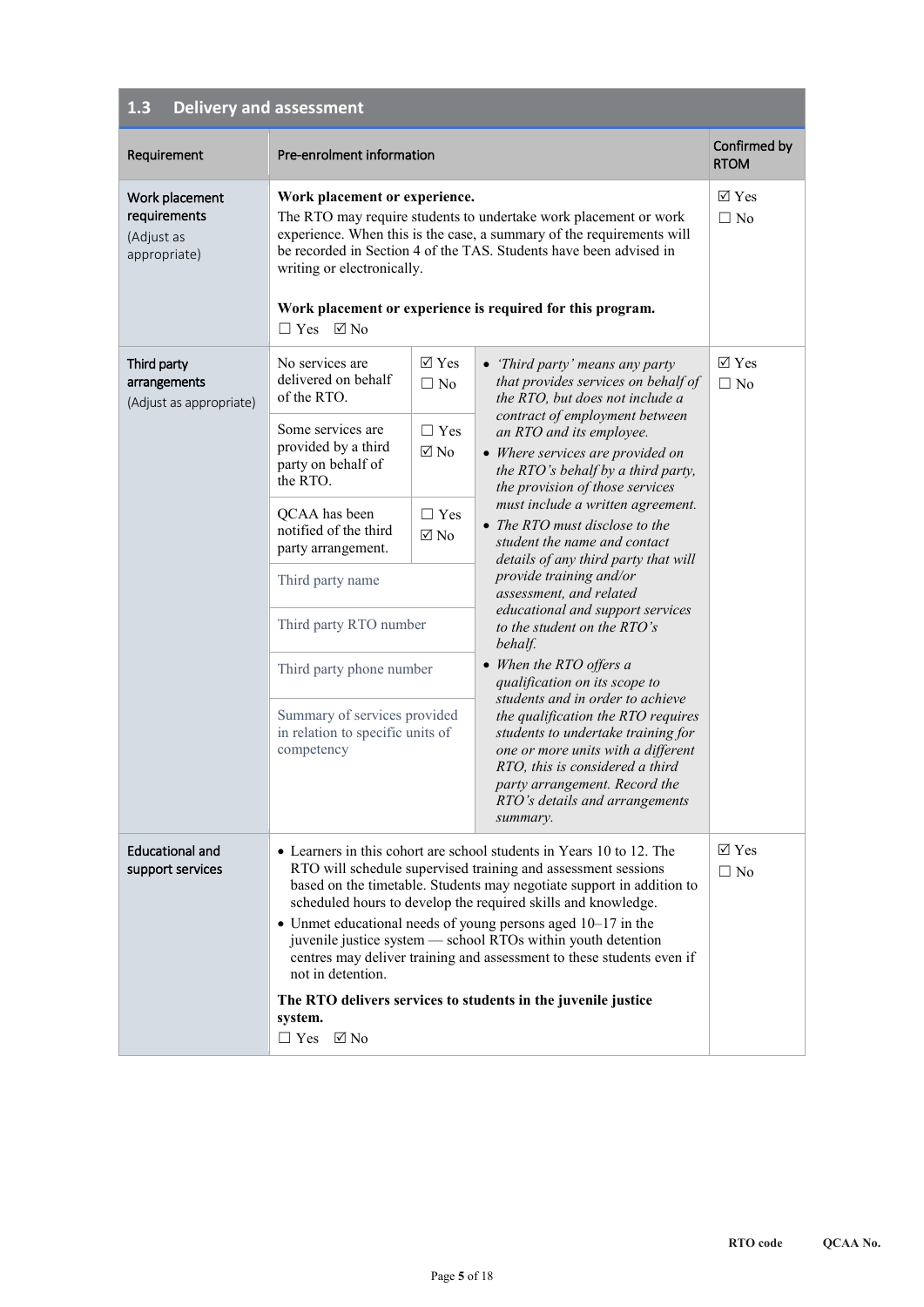| Delivery and assessment<br>1.3 |                                                                                                                                                                                                                                                                                                                                                                                                                                                                                                                                                                                                                                                                                                                          |                                         |  |  |
|--------------------------------|--------------------------------------------------------------------------------------------------------------------------------------------------------------------------------------------------------------------------------------------------------------------------------------------------------------------------------------------------------------------------------------------------------------------------------------------------------------------------------------------------------------------------------------------------------------------------------------------------------------------------------------------------------------------------------------------------------------------------|-----------------------------------------|--|--|
| Requirement                    | Pre-enrolment information                                                                                                                                                                                                                                                                                                                                                                                                                                                                                                                                                                                                                                                                                                | Confirmed by<br><b>RTOM</b>             |  |  |
| Transition                     | This qualification's status on TGA is current at the time of this<br>strategy's expected start date.<br>If this qualification is superseded with a new version before the end of<br>the expected duration of the program, then:<br>• if practical, students will complete training and assessment and<br>receive any appropriate certificates in the old qualification within 12<br>months of the release of the new version<br>• if this is not practical, students will transition to the new qualification<br>within 12 months and complete their training and assessment in the<br>new version within the expected duration of the program. Credit will<br>be arranged for units completed and deemed as equivalent. | $\nabla \times \mathbf{e}$<br>$\Box$ No |  |  |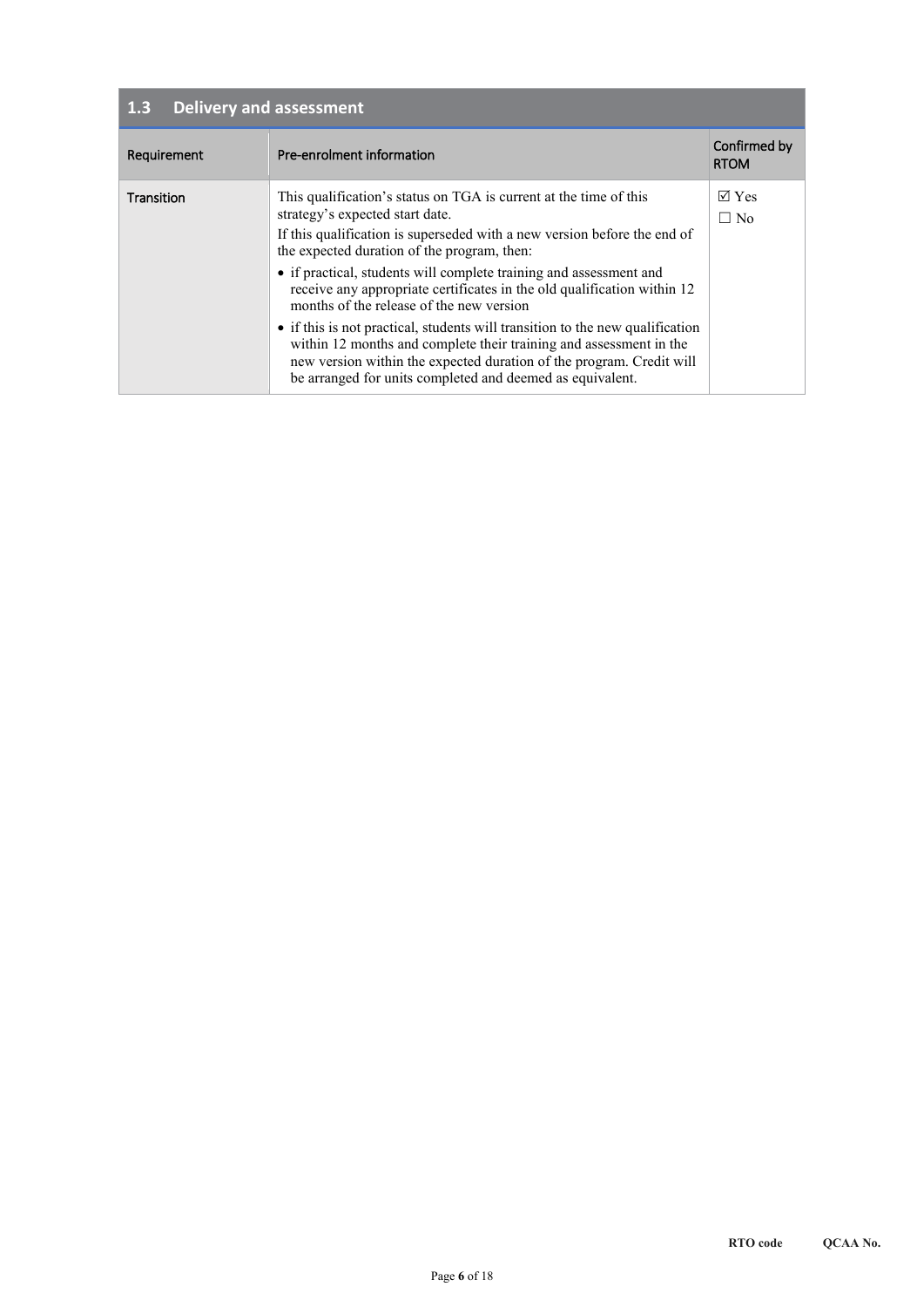| <b>Certification</b><br>1.4                            |                                                                                                                                                                                                                                                                                                                                                                                                                                                                                                                                                                                                            |                                     |  |
|--------------------------------------------------------|------------------------------------------------------------------------------------------------------------------------------------------------------------------------------------------------------------------------------------------------------------------------------------------------------------------------------------------------------------------------------------------------------------------------------------------------------------------------------------------------------------------------------------------------------------------------------------------------------------|-------------------------------------|--|
| Requirement                                            | Pre-enrolment information                                                                                                                                                                                                                                                                                                                                                                                                                                                                                                                                                                                  | Confirmed by<br><b>RTOM</b>         |  |
| Certificates and<br>Statements of<br>Attainment        | If a student is assessed as meeting the requirements of the qualification,<br>and all agreed fees the student owes to the RTO have been paid, then<br>within 30 calendar days* of all conditions being met:<br>• an AQF certificate and record of results will be issued if the<br>qualification in which the learner is enrolled is complete<br>• a Statement of Attainment will be issued if the qualification in<br>which the learner is enrolled is partially complete.<br>*unless there is a written agreement with students and parents that the<br>RTO will issue certification on exit or request. | $\boxtimes$ Yes<br>$\Box$ No        |  |
| Unique Student<br>Identifier (USI)                     | • The school RTO will not issue an AQF certificate, record of results<br>or Statement of Attainment to a student without having a verified<br>USI for that individual.<br>• The consequences of not providing the RTO with a USI have been<br>explained to the student.<br>• Each student's USI will be recorded by the RTO in SLIMS or<br>Student Management and reported to QCAA in the same year that<br>the certification was issued.                                                                                                                                                                  | $\nabla$ Yes<br>$\Box$ No           |  |
|                                                        | A student may access their training records and results (transcript)<br>using their online USI account. For more information, see<br>usi.gov.au/Students/pages/default.aspx                                                                                                                                                                                                                                                                                                                                                                                                                                | $\overline{\vee}$ Yes<br>$\Box$ No  |  |
| Credit arrangements                                    | Transitioning from an old version to a new version of a training<br>product<br>If the National Register (training.gov.au) deems a superseded unit of<br>competency to be equivalent to its replacement, students may claim<br>credit for a successfully completed superseded unit.                                                                                                                                                                                                                                                                                                                         | $\nabla \mathbf{Y}$ es<br>$\Box$ No |  |
|                                                        | If a student already holds a unit of competency<br>If a student has a Statement of Attainment for a unit of competency and<br>it has the same code as a unit of competency making up this program,<br>the student may make a claim for a credit transfer.                                                                                                                                                                                                                                                                                                                                                  | $\overline{\vee}$ Yes<br>$\Box$ No  |  |
| Recognition of prior<br>learning (RPL)<br>arrangements | Students may request recognition of prior learning (RPL) assessment.<br>Students are advised of the opportunity to apply for RPL and, if<br>requested, will be provided with an RPL document allowing them to<br>provide verifiable details of prior learning. The evidence will be<br>assessed for currency and against requirements of the units of<br>competency, and an amended program strategy will be prepared, taking<br>into account the student's prior learning.                                                                                                                                | $\boxtimes$ Yes<br>$\Box$ No        |  |
|                                                        | The RTO has advised students in print or electronically of RPL<br>arrangements. Ø Yes □ No                                                                                                                                                                                                                                                                                                                                                                                                                                                                                                                 | $\triangledown$ Yes<br>$\Box$ No    |  |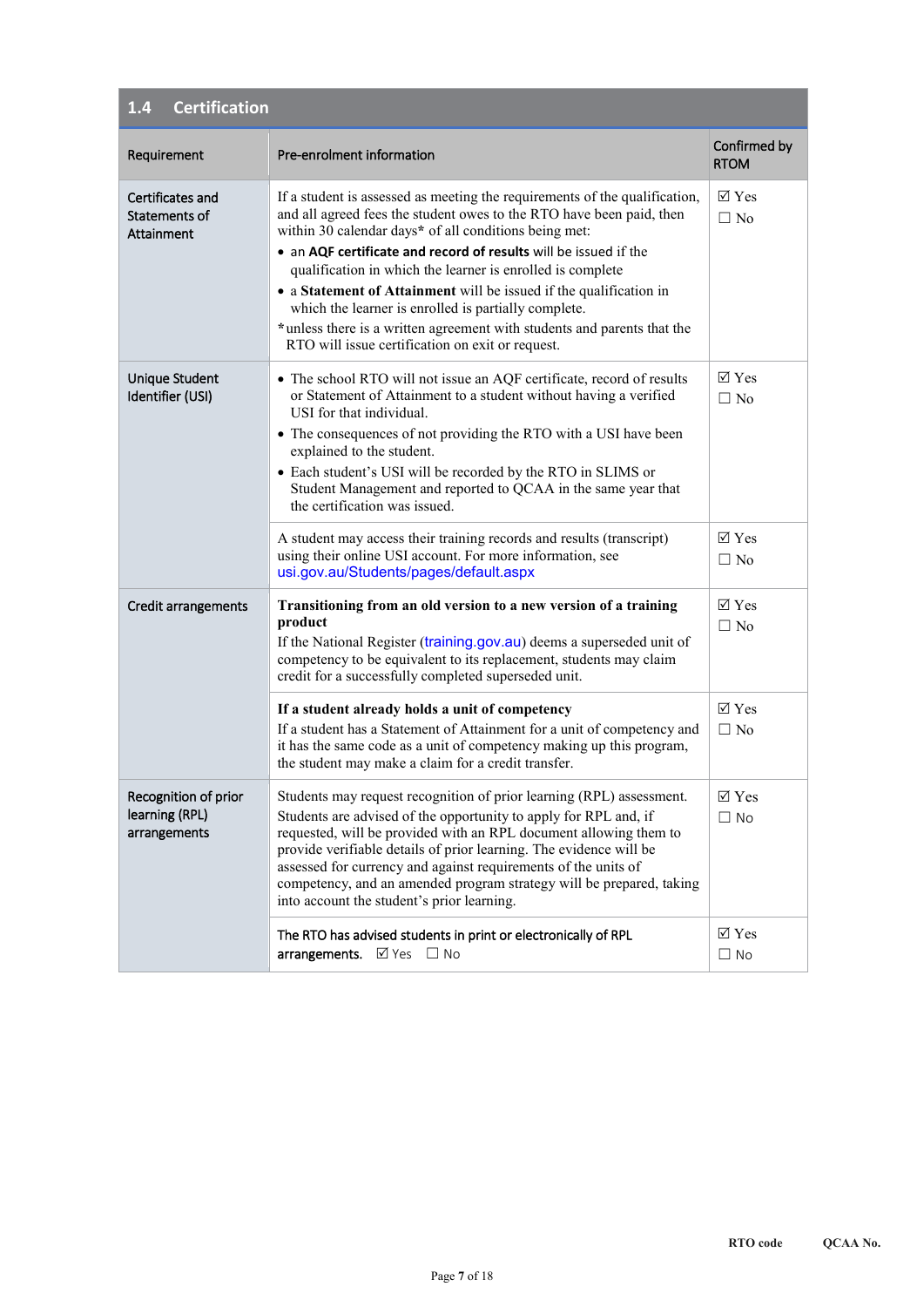| <b>Certification</b><br>1.4                                       |                                                                                                                                                                                                                                                                                                                                                                                                                                                                                                                                                                                               |                                                                                                                                                                                                                                                                                                                                                                                                                                                                                                                                                                                                                                                 |                                  |
|-------------------------------------------------------------------|-----------------------------------------------------------------------------------------------------------------------------------------------------------------------------------------------------------------------------------------------------------------------------------------------------------------------------------------------------------------------------------------------------------------------------------------------------------------------------------------------------------------------------------------------------------------------------------------------|-------------------------------------------------------------------------------------------------------------------------------------------------------------------------------------------------------------------------------------------------------------------------------------------------------------------------------------------------------------------------------------------------------------------------------------------------------------------------------------------------------------------------------------------------------------------------------------------------------------------------------------------------|----------------------------------|
| Requirement                                                       | Pre-enrolment information                                                                                                                                                                                                                                                                                                                                                                                                                                                                                                                                                                     |                                                                                                                                                                                                                                                                                                                                                                                                                                                                                                                                                                                                                                                 | Confirmed by<br><b>RTOM</b>      |
| Replacement of<br>Certificates and<br>Statements of<br>Attainment | The RTO maintains an<br>auditable-quality register of<br>all AQF qualifications<br>(including Statements of<br>Attainment) issued and<br>authorised to issue.<br>The register contains<br>sufficient information to<br>identify correctly the holder<br>of the qualification, the AQF<br>qualification by its full title,<br>and date of issue/award/<br>conferral.<br>The RTO has a policy that<br>permits the replacement of<br>certification documentation<br>and maintains responsibility<br>for authentication and<br>verification of any<br>replacement certification<br>documentation. | The Standards require compliance<br>with the AQF Register and Issuance<br>policies. All RTOs will:<br>• maintain an auditable-quality<br>register of AQF qualifications<br>issued (including Statements of<br>Attainment) containing sufficient<br>information to identify correctly<br>- the holder of the qualification<br>- the AQF qualification by its full<br>title<br>- date of issue/award/conferral<br>• have a policy that permits<br>replacement of certification<br>documentation<br>• be responsible for authentication<br>and verification of any replacement<br>certification documentation.<br>See www.aqf.edu.au/aqf-policies. | $\sqrt{ }$ Yes<br>$\Box$ No      |
|                                                                   | <b>AQF</b> certification.<br>$\Box$ Yes                                                                                                                                                                                                                                                                                                                                                                                                                                                                                                                                                       | The RTO has advised students either in print or electronically<br>about arrangements and fees related to obtaining replacement<br>$\nabla$ No                                                                                                                                                                                                                                                                                                                                                                                                                                                                                                   | $\triangledown$ Yes<br>$\Box$ No |

| 1.5<br><b>Reporting</b>                         |                                                                                                                                                                                                                                                                                                                                                                                                                                                                                                                                                                                                                                                                                                                                                                                                                                                                                                                                                                                                                                                                                                                                                                    |                              |
|-------------------------------------------------|--------------------------------------------------------------------------------------------------------------------------------------------------------------------------------------------------------------------------------------------------------------------------------------------------------------------------------------------------------------------------------------------------------------------------------------------------------------------------------------------------------------------------------------------------------------------------------------------------------------------------------------------------------------------------------------------------------------------------------------------------------------------------------------------------------------------------------------------------------------------------------------------------------------------------------------------------------------------------------------------------------------------------------------------------------------------------------------------------------------------------------------------------------------------|------------------------------|
| Requirement                                     | Pre-enrolment information                                                                                                                                                                                                                                                                                                                                                                                                                                                                                                                                                                                                                                                                                                                                                                                                                                                                                                                                                                                                                                                                                                                                          | Confirmed by<br><b>RTOM</b>  |
| Recording results<br>(Adjust as<br>appropriate) | • RTO management records student enrolment data in QCAA approved<br>software within the first term of the student's commencement of the<br>VET program.<br>• Evidence-gathering tools are used to make decisions about a student's<br>progress toward competency.<br>• The interim outcome descriptors of 'Satisfactory' or 'Unsatisfactory'<br>will be used on students' projects and evidence documents.<br>• Students may continue to submit evidence until they exit the program<br>or the end of the program's duration period.<br>• Assessor may determine final outcomes for units of competency at any<br>time, but only after sufficient valid evidence has been gathered and<br>assessed and any pre-requisite units have been successfully completed.<br>• RTO management will record final outcomes (usually using the<br>descriptors Competent, Not Competent, Credit Transfer, Superseded or<br>Withdrawn) in Student Management software approved by QCAA.<br>• All final outcomes must be entered into a QCAA approved software<br>program before the end of the last term of the VET program or<br>immediately after a student exits the program. | $\boxtimes$ Yes<br>$\Box$ No |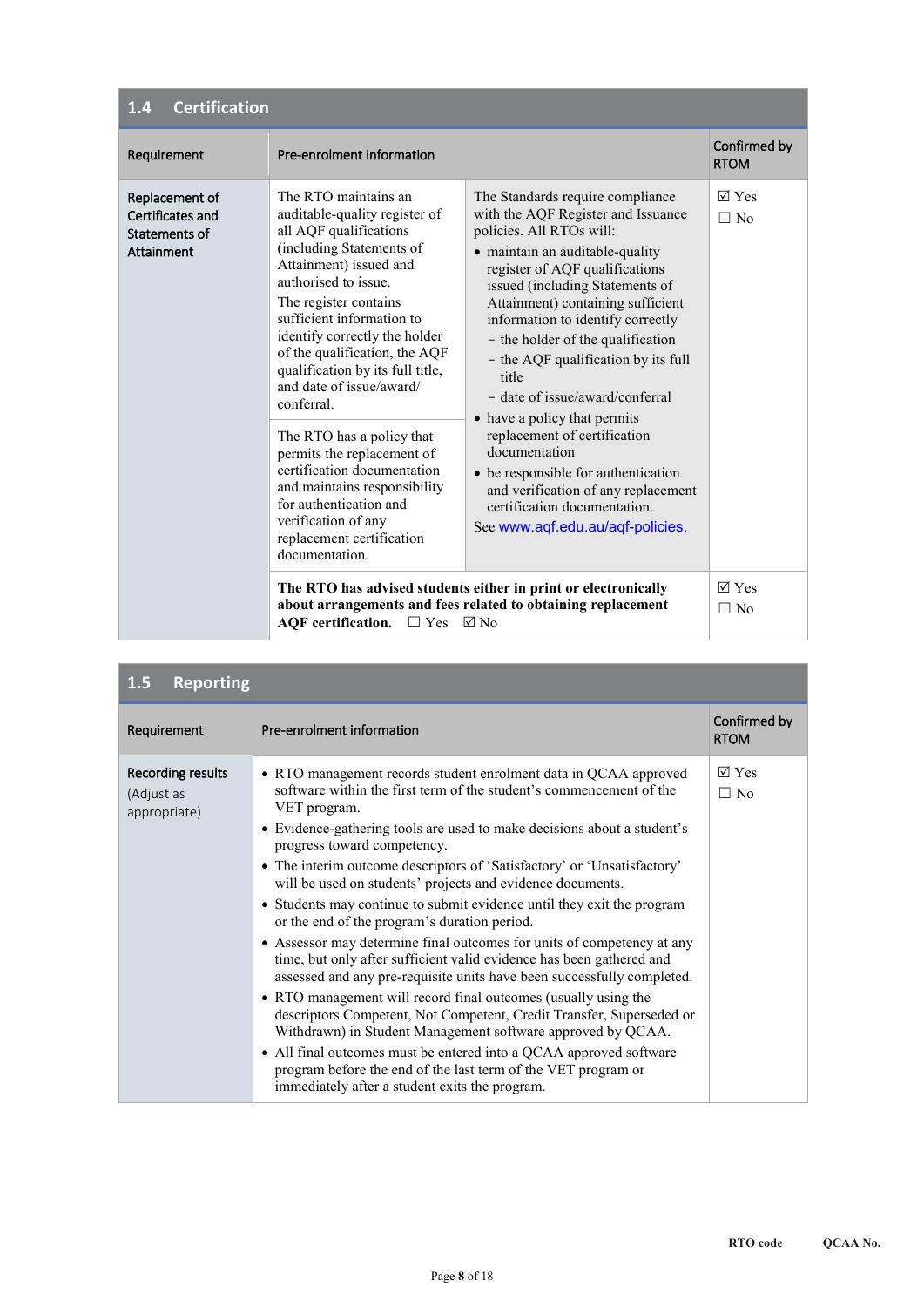| <b>Reporting</b><br>1.5                           |                                                                                                                                                                                                                                                                                                                                                                                                                                           |                              |
|---------------------------------------------------|-------------------------------------------------------------------------------------------------------------------------------------------------------------------------------------------------------------------------------------------------------------------------------------------------------------------------------------------------------------------------------------------------------------------------------------------|------------------------------|
| Requirement                                       | Pre-enrolment information                                                                                                                                                                                                                                                                                                                                                                                                                 | Confirmed by<br><b>RTOM</b>  |
| Student profiles<br>(Adjust as<br>appropriate)    | • Student profiles are updated by the assessor and are accessible to<br>students on request.<br>• Assessors update the profile to confirm an individual student's<br>submission of evidence and record interim and final outcomes.<br>• RTO management uses final outcomes recorded in student profiles to<br>update Student Management.                                                                                                  | $\boxtimes$ Yes<br>$\Box$ No |
| Projects and<br>evidence-gathering<br>instruments | • All assessment activities, including projects and evidence-gathering<br>tools, are identified by a code and listed in this document.<br>• A mapping document provides evidence of how assessment activities,<br>projects and evidence-gathering tools meet the requirements for each<br>unit of competency.                                                                                                                             | $\boxtimes$ Yes<br>$\Box$ No |
| Data privacy and<br>reporting                     | The RTO has provided students with information in print or<br>electronically concerning privacy, use of personal data and reporting.<br>$\Box$ Yes<br>$\boxtimes$ No<br>• Students are informed that personal information will be collected and<br>reported on their behalf.<br>• Student declarations and consent of the RTO's privacy notice are<br>retained (for 2018 only).                                                           | $\boxtimes$ Yes<br>$\Box$ No |
| Use of personal<br>email addresses                | The RTO has provided students with information in print or<br>electronically concerning use of personal email addresses on<br>assessment materials and evidence. $\boxtimes$ Yes<br>$\Box$ No<br>• Agreed email addresses provide the same acknowledgment as a<br>signature.<br>• The RTO has recorded students and assessors email addresses.                                                                                            | $\boxtimes$ Yes<br>$\Box$ No |
| Complaints                                        | The RTO has advised students either in print or electronically that<br>complaints received by the RTO will be acknowledged in writing and<br>finalised as soon as practicable. $\boxtimes$ Yes<br>$\Box$ No<br>• A complaint may involve the conduct of the RTO's officers, students or<br>third-party service providers of the RTO.<br>• Any RTO officer may receive a complaint verbally, in writing or<br>electronically.              | $\boxtimes$ Yes<br>$\Box$ No |
| Appeals                                           | The RTO has advised students either in print or electronically that all<br>appeals received by the RTO will be acknowledged in writing and<br>finalised as soon as practicable. $\boxtimes$ Yes<br>$\Box$ No<br>• There are two types of appeals that can be lodged:<br>- appeal of final assessment decision<br>- appeal of any other RTO decision.<br>• Appeals must be submitted to the RTO in writing using the RTO's<br>appeal form. | $\boxtimes$ Yes<br>$\Box$ No |
| Publicly availability<br>(Adjust as required)     | The complaints and appeals policy and procedure may be accessed via the<br>publicly accessible school RTO website.<br>For more information, see:<br>• https://marsdenshs.eq.edu.au/curriculum/vocational-education                                                                                                                                                                                                                        | $\boxtimes$ Yes<br>$\Box$ No |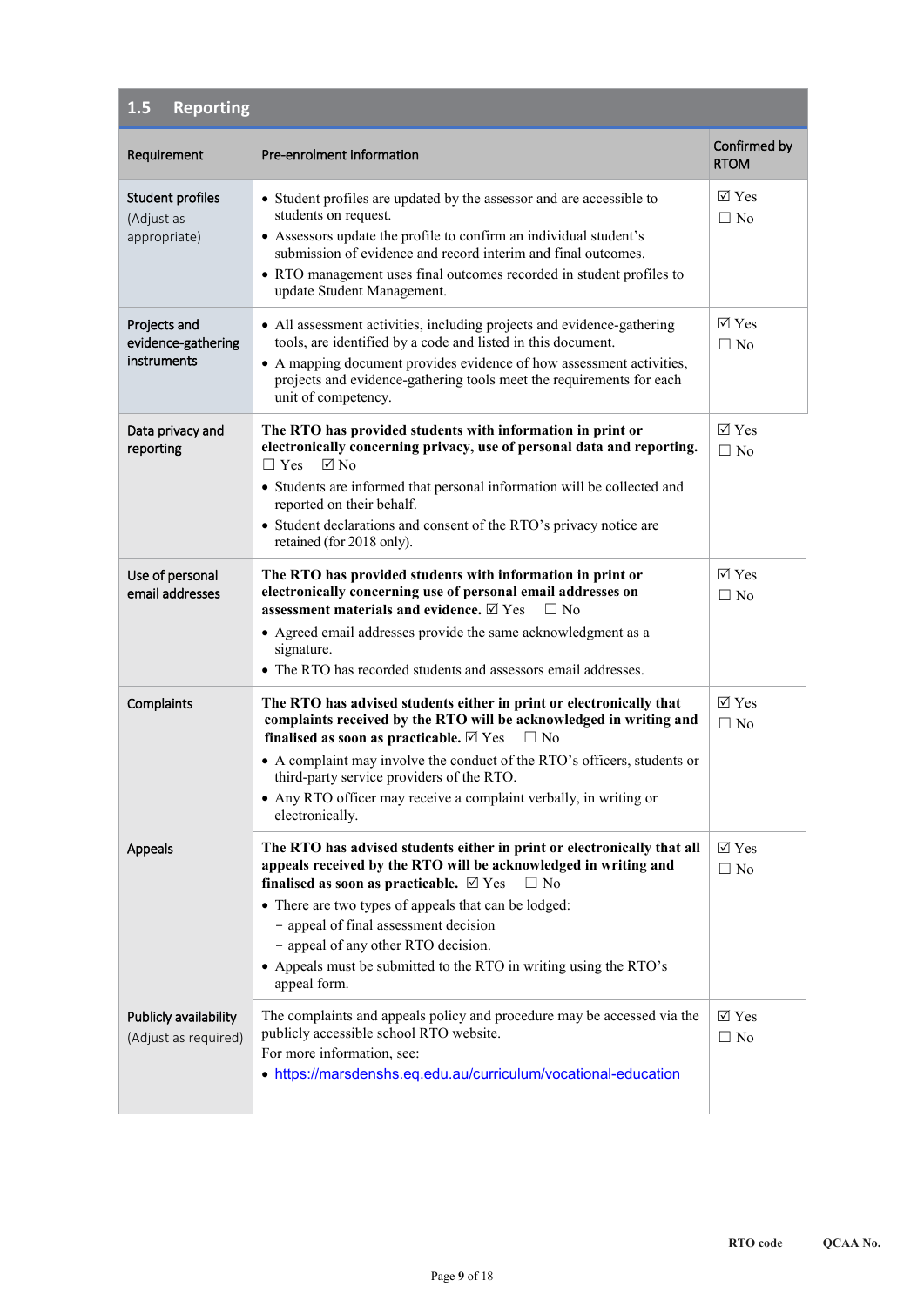## **Section 2 Core and elective components**

List the units that are going to be delivered and assessed as part of this strategy. Engage with industry to confirm the relevance of elective units selected, and record this in Section 7.

**Relevant Standards:** 1.1, 1.2, 1.4, 1.7, 1.8(a), 1.12, 3.5, Schedule 5

**Note:** A prerequisite unit may be delivered through an integrated approach with the secondary unit — it does not have to be fully completed before starting the secondary unit. However, to satisfy formal requirements, the prerequisite unit must be signed off prior to the secondary unit.

| Core and elective units being offered<br>2.1                                  |           |                                    |                                  |
|-------------------------------------------------------------------------------|-----------|------------------------------------|----------------------------------|
| Enter the unit code and title<br>Hyperlink to unit on TGA is recommended      | Unit type | Pre-requisite<br>unit<br>required? | Potential<br>higher risk<br>unit |
| <b>BSBWOR203 Work effectively with others</b>                                 | Core Unit | П                                  | П                                |
| <b>CUAWHS302 Apply work health and safety</b><br>practices                    | Core Unit | П                                  | П                                |
| <b>CUAIND201 Develop and apply creative arts</b><br>industry knowledge        | Core Unit | П                                  | $\mathbf{I}$                     |
| ICTICT204 Operate a digital media technology<br>package                       | Group B   | П                                  | П                                |
| <b>BSBWOR202 Organise and complete daily work</b><br><b>activities</b>        | Group A   | П                                  | П                                |
| <b>CUARES201 Collect and organise content for</b><br>broadcast or publication | Group B   | П                                  | П                                |
| <b>CUADIG202 Develop digital imaging skills</b>                               | Group B   | П                                  | □                                |
| <b>CUASOU202 Perform basic sound editing</b>                                  | Group A   | П                                  | П                                |
| <b>BSBWOR204 Use business technology</b>                                      | Group A   | П                                  | $\Box$                           |
| <b>CUAACD101 Use basic drawing techniques</b>                                 | Group A   |                                    |                                  |

#### **2.2 Optional units and flexibility**

If there are options regarding choice of electives, explain these here. Include comments on flexibility and fairness considerations for the cohort and/or individuals.

For example, if there are more units listed here than required by the packaging rules, explain the options available to students and any RPL or credit transfer options.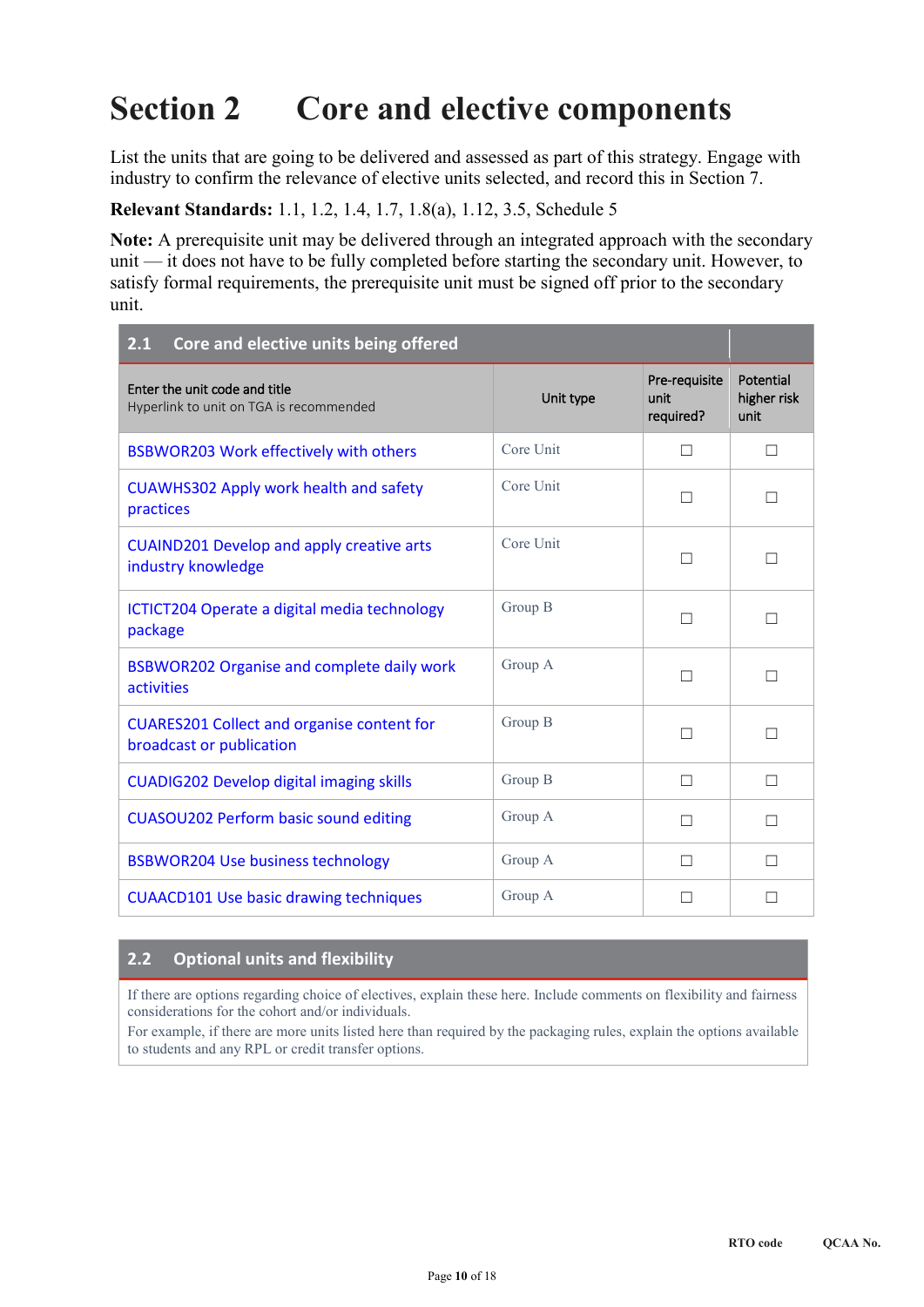| <b>Higher risk units</b><br>2.3                                                                                                                                                                                                   |                     |  |  |  |  |  |  |
|-----------------------------------------------------------------------------------------------------------------------------------------------------------------------------------------------------------------------------------|---------------------|--|--|--|--|--|--|
| Do any units have potentially higher risks?                                                                                                                                                                                       | l⊠ No<br>$\Box$ Yes |  |  |  |  |  |  |
| When units of competency offered to students include potentially higher risks, the RTO has identified these units<br>and conducted a documented risk assessment to mitigate risks and enable the activity to be conducted safely. |                     |  |  |  |  |  |  |
| Has a risk assessment been conducted?                                                                                                                                                                                             | Yes.                |  |  |  |  |  |  |

The following table includes examples of some potentially higher risk categories. This is not an exhaustive list.

| <b>Type of unit</b>                                                                                                                                                                               | Trainer/assessor might<br>require one or more of the<br>following:                                                                                                                                                                                        | <b>Students might require</b><br>one or more of the<br>following:                                                                              |  |  |
|---------------------------------------------------------------------------------------------------------------------------------------------------------------------------------------------------|-----------------------------------------------------------------------------------------------------------------------------------------------------------------------------------------------------------------------------------------------------------|------------------------------------------------------------------------------------------------------------------------------------------------|--|--|
| Welding<br>Chemicals<br>Animals<br>Vehicles<br>First aid<br>Chainsaws<br>Coaching<br>Construction<br>Training minors<br>Child care<br>Aged care<br>Quad bikes<br>Retail/Sales<br>Providing advice | Statement of attainment<br>$\bullet$<br>Trade certificate<br>$\bullet$<br>VET AQF certification<br>$\bullet$<br>Licences<br>Verifiable evidence of<br>$\bullet$<br>currency<br>Industry recognised<br>$\bullet$<br>certificate<br>White card<br>$\bullet$ | Blue card<br>$\bullet$<br>White card<br>$\bullet$<br>First Aid Statement of<br>$\bullet$<br>attainment<br>Relevant level maturity<br>$\bullet$ |  |  |
| Specific industry<br>experience<br>Hospitality<br>Civil construction<br>Sport and recreation<br>Agriculture                                                                                       | Verifiable details in staff<br>$\bullet$<br>profile to support length<br>of time in industry<br>relevant to the skills and<br>knowledge requirements.<br>Risk assessment evidence<br>$\bullet$<br>from the RTO                                            | Ability to demonstrate<br>$\bullet$<br>skills in a specific<br>environment/context.                                                            |  |  |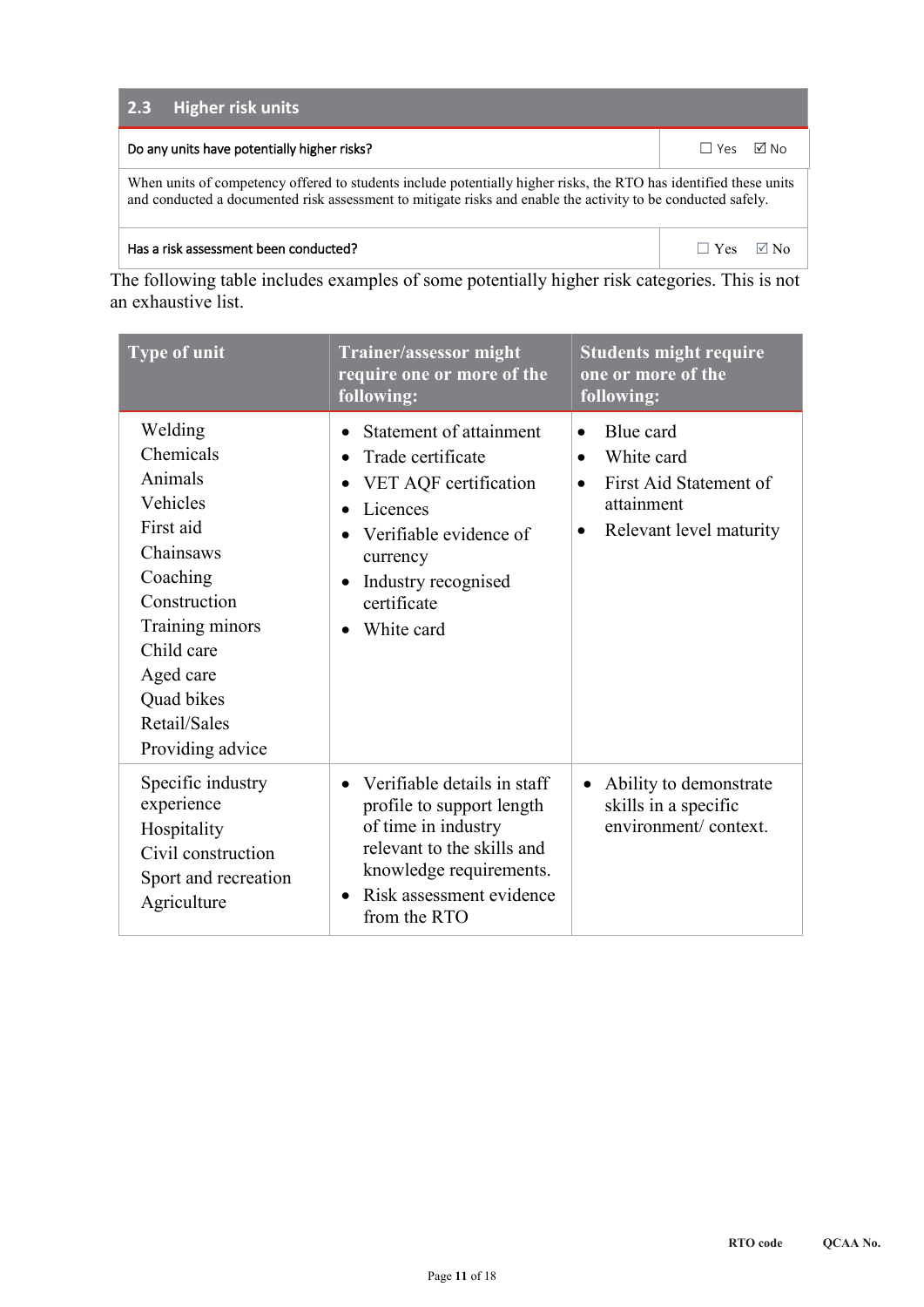# **Section 3 Program assessment details**

#### **Relevant Standards:** 1.1, 1.2, 1.3(c), 1.8, 2.1, 2.2, 5.2

Use this section to record an outline of the proposed learning program for this qualification. Provide a brief summary of each intended assessment activity, its duration and the units it is fully or partially drawn from, and list the evidence-gathering tools to be used. Detailed mapping does not have to be recorded here. Update this section as you improve or change the program. Engage with industry to confirm the program's relevance and briefly summarise this in Section 7.

Before you start developing assessment tools, consider how learning and assessment are usually integrated, with assessment evidence being collected and feedback provided to the student throughout the learning and assessment process. Holistic training and assessment brings together a number of units of competency — relevant to the industry sector, workplace and job role — into a cluster (group) that reflects actual workplace practices. Any units that relate to a job function can be combined, and assessment tools designed to gather evidence in an efficient and effective assessment process. Industry sees this approach as realistic and essential for both delivery and assessment.

## **3.1 Developing assessment tools**

Use these six steps to develop your assessment tools.

- 1. Read through the units of competency making up the qualification to understand all their requirements. Make notes on any specific requirements like foundation skills not explicit in the performance criteria, assessment conditions, and performance frequencies and knowledge evidence.
- 2. Develop and document a series of assessment activities that reflect the performance and knowledge demonstrated by a competent person in this industry. In the document describe the context of the activities and include clear and comprehensive instructions to the trainer, assessor and student. A casual reader of the activity document should easily identify what has to be done, when, where and to what standard.

Summarise each of these assessment activities in Section 3.4.

- 3. Develop a set of evidence-gathering tools for each assessment activity. Include instructions to the assessor and student on how they are to be used. All assessment techniques basically fall into the following categories:
	- direct observations of student activity
	- questions written, online or direct (verbal)
	- reviews of things a student produces (e.g. project work, folios, artefacts, online materials, services).

In addition, there may be third party written reports.

List these assessment tools in Section 3.4.

4. Develop a single mapping or benchmarking tool to establish validity for all assessment tools identified in this TAS. It will indicate the relationship between the requirements of the unit/s of competency, the activities and evidence gathered.

Record the unit/s for which partial or complete evidence will be gathered in Section 3.4.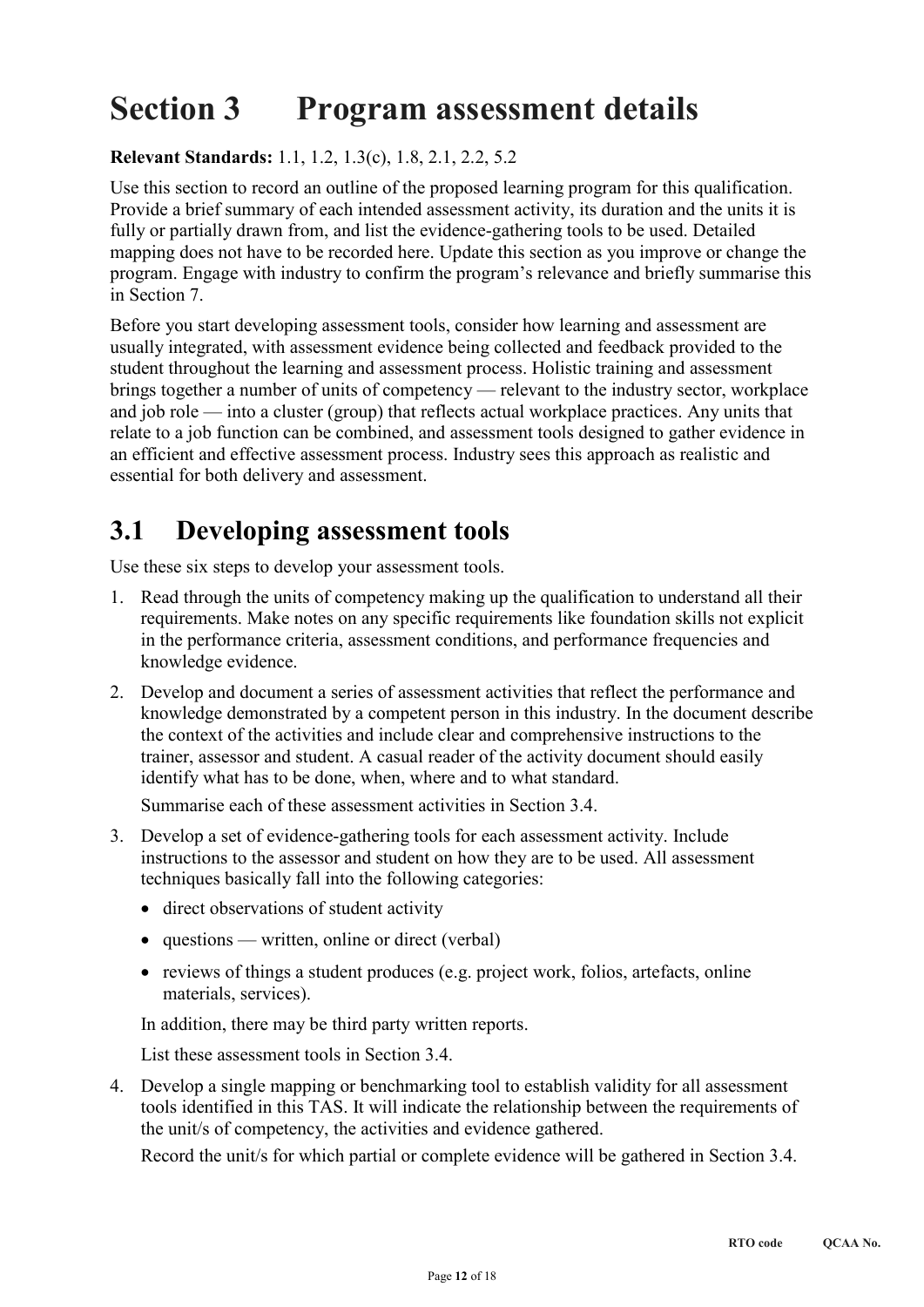- 5. Develop a student profile. Each student must have their own profile that has provision to record outcomes for units of competency. As a minimum the profile must include:
	- student and assessor identification
	- dates or date ranges for completions
	- all units of competency the student is enrolled in, including code and title of qualification
	- a relevant final outcome on exit, e.g. Competent, Not Competent, Credit Transfer, Recognition of Prior Learning (RPL), Withdrawn
	- name of RTO
	- student year level.

You may optionally include a relevant interim outcome while gathering evidence, e.g. sufficient/insufficient or satisfactory/unsatisfactory.

The final outcome is used when updating student management records. Outcomes are recorded toward the end of the program when the assessor is satisfied there is enough valid evidence.

6. When this qualification is due for validation, ensure that Section 8 is completed and the assessment tools, including the mapping tool, are available for validators.

## **3.2 Student work**

The assessment tools may not result in the production of tangible student work. This should not concern validators or assessors. Competency-based assessment is substantially reliant on direct observation and questioning evidence being gathered while an assessment task is being undertaken.

The principle of validity includes the requirement that assessment of knowledge and skills is integrated with their practical application. Assessment by practical application results in assessment tools that may produce both tangible and intangible evidence of students' skills and knowledge. Observations and direct questions do not produce tangible evidence, whereas products, artefacts and folios do. Assessment tools producing both types of evidence should be validated.

For both types of evidence, validators must analyse the decision-making rules. The decisionmaking rules are the lists of observations, acceptable answers and product/artefact/folio specifications used by the assessors to make judgments on evidence that is seen, heard or produced.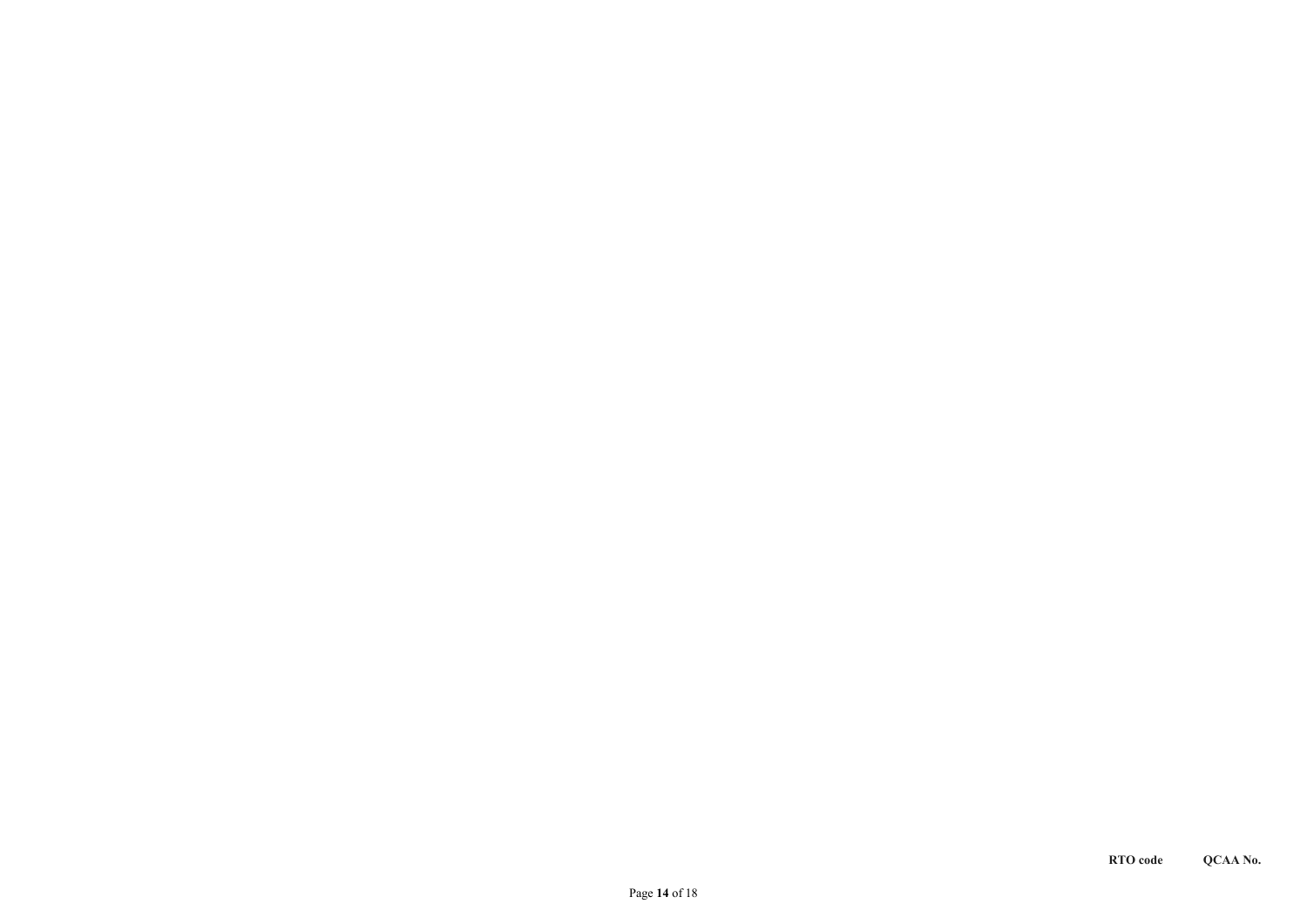## **3.4 Program details**

| <b>Program details</b><br>3.4                                                                 |                                                                                                                                                                                                                                                                 |                                                                   |                                                                                                                       |                                                     |                 |             |  |  |
|-----------------------------------------------------------------------------------------------|-----------------------------------------------------------------------------------------------------------------------------------------------------------------------------------------------------------------------------------------------------------------|-------------------------------------------------------------------|-----------------------------------------------------------------------------------------------------------------------|-----------------------------------------------------|-----------------|-------------|--|--|
| Project 1                                                                                     | Apply workplace health and safety - CUA2 A1 PROJ<br>Assessment tools are found at: \\EQSOC2176001\Data\Coredata\Curriculum\VET\2. VET REGISTER OF<br>DOCUMENTS\Vocational Training Areas\CUA20215\Assessment Tools\Creative Industries<br>Assessments\2021-2022 |                                                                   |                                                                                                                       |                                                     |                 |             |  |  |
| <b>Estimated</b><br>duration                                                                  | 10 weeks                                                                                                                                                                                                                                                        | <b>Outcome</b><br>type                                            | Assessment tools mapped on<br>$\Box$ Interim<br>$\sqrt{ }$ Final<br>$\boxtimes$ Yes<br>$\Box$ No<br>separate document |                                                     |                 |             |  |  |
| <b>Assessment activity</b>                                                                    |                                                                                                                                                                                                                                                                 | Unit/s for which partial or complete evidence will be<br>gathered |                                                                                                                       | Evidence-gathering tools used                       |                 | Tool code   |  |  |
| Project 1- Students demonstrate knowledge and                                                 |                                                                                                                                                                                                                                                                 | <b>CUAWHS302 Apply work health and</b>                            |                                                                                                                       | Observation checklist                               | $\sqrt{ }$      | CUA2 A1 OBS |  |  |
|                                                                                               | understanding of working safely to protect self and<br>others in the computer lab. Learner will be observed                                                                                                                                                     | safety practices                                                  |                                                                                                                       | Questions checklist                                 | $\Box$          |             |  |  |
| over a number of lessons working safely and<br>contributing to WH&S processes and procedures. |                                                                                                                                                                                                                                                                 |                                                                   |                                                                                                                       | Review of product/service<br>against specifications | $\Box$          |             |  |  |
|                                                                                               |                                                                                                                                                                                                                                                                 |                                                                   |                                                                                                                       | Review folio of work against<br>specifications      | $\triangledown$ | CUA2 A1 FOW |  |  |
|                                                                                               |                                                                                                                                                                                                                                                                 |                                                                   |                                                                                                                       | Third party report                                  | $\Box$          |             |  |  |
|                                                                                               |                                                                                                                                                                                                                                                                 | Safety induction checklist                                        | $\Box$                                                                                                                |                                                     |                 |             |  |  |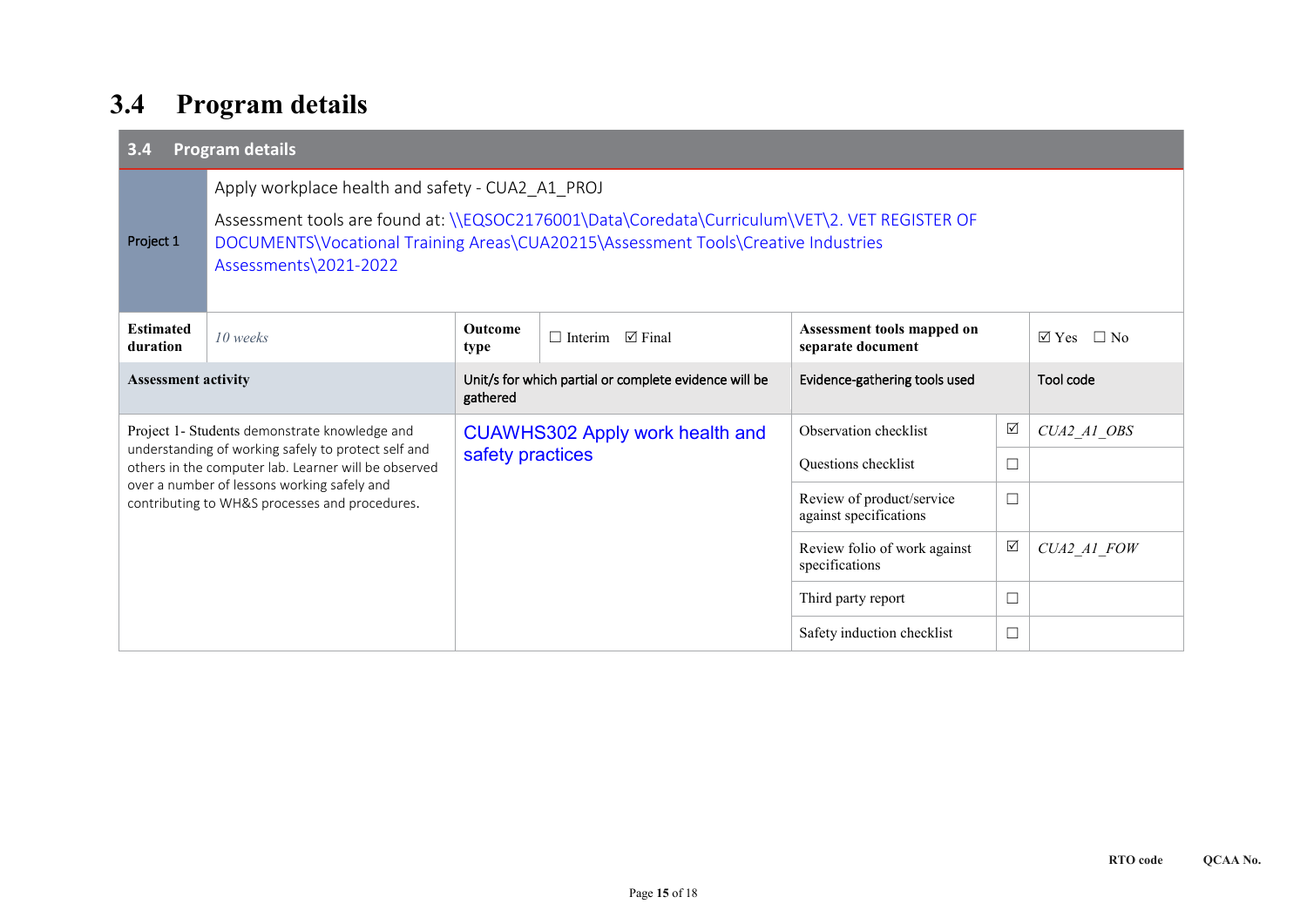| <b>Program details</b><br>3.4                                                                                                                                                                                 |                                                                                                                                                                                                                                                                        |                                                                                                                          |                                     |                                                     |                 |                              |  |  |
|---------------------------------------------------------------------------------------------------------------------------------------------------------------------------------------------------------------|------------------------------------------------------------------------------------------------------------------------------------------------------------------------------------------------------------------------------------------------------------------------|--------------------------------------------------------------------------------------------------------------------------|-------------------------------------|-----------------------------------------------------|-----------------|------------------------------|--|--|
| Project 2                                                                                                                                                                                                     | Photoshop/Illustrator - CUA2_A2_PROJ<br>Assessment tools are found at: <i>\\EQSOC2176001\Data\Coredata\Curriculum\VET\2</i> . VET REGISTER OF<br>DOCUMENTS\Vocational Training Areas\CUA20215\Assessment Tools\Creative Industries<br>Assessments\2021-2022            |                                                                                                                          |                                     |                                                     |                 |                              |  |  |
| <b>Estimated</b><br>duration                                                                                                                                                                                  | 15 weeks                                                                                                                                                                                                                                                               | Outcome<br>type                                                                                                          | $\boxtimes$ Interim<br>$\Box$ Final | Assessment tools mapped on<br>separate document     |                 | $\Box$ No<br>$\boxtimes$ Yes |  |  |
| <b>Assessment activity</b>                                                                                                                                                                                    |                                                                                                                                                                                                                                                                        | Unit/s for which partial or complete evidence will be<br>gathered                                                        |                                     | Evidence-gathering tools used                       |                 | Tool code                    |  |  |
| Project 2- Demonstrate knowledge and skills in using<br>digital media in the computer studio. Learner will be<br>observed over a number of lessons working safely to<br>select, use and review digital media. |                                                                                                                                                                                                                                                                        | • CUADIG202- DEVELOP DIGITAL IMAGING<br><b>SKILLS</b><br>• ICTICT204- OPERATE DIGITAL MEDIA<br><b>TECHNOLOGY PACKAGE</b> |                                     | Observation checklist                               | $\triangledown$ | CUA2 A2 OBS                  |  |  |
|                                                                                                                                                                                                               |                                                                                                                                                                                                                                                                        |                                                                                                                          |                                     | Questions checklist                                 | $\Box$          |                              |  |  |
|                                                                                                                                                                                                               |                                                                                                                                                                                                                                                                        |                                                                                                                          |                                     | Review of product/service<br>against specifications | $\Box$          |                              |  |  |
|                                                                                                                                                                                                               |                                                                                                                                                                                                                                                                        |                                                                                                                          |                                     | Review folio of work against<br>specifications      | ☑               | CUA2 A2 FOW                  |  |  |
|                                                                                                                                                                                                               |                                                                                                                                                                                                                                                                        |                                                                                                                          |                                     | Third party report                                  | $\Box$          |                              |  |  |
|                                                                                                                                                                                                               |                                                                                                                                                                                                                                                                        |                                                                                                                          |                                     | Safety induction checklist                          | $\Box$          |                              |  |  |
| Project 3                                                                                                                                                                                                     | Collect content to create a bibliography - CUA2_A3_PROJ<br>Assessment tools are found at: \\EQSOC2176001\Data\Coredata\Curriculum\VET\2. VET REGISTER OF<br>DOCUMENTS\Vocational Training Areas\CUA20215\Assessment Tools\Creative Industries<br>Assessments\2021-2022 |                                                                                                                          |                                     |                                                     |                 |                              |  |  |
| <b>Estimated</b><br>duration                                                                                                                                                                                  | 10 weeks                                                                                                                                                                                                                                                               | <b>Outcome</b><br>type                                                                                                   | $\Box$ Interim $\Box$ Final         | Assessment tools mapped on<br>separate document     |                 | $\boxtimes$ Yes $\Box$ No    |  |  |
| <b>Assessment activity</b>                                                                                                                                                                                    |                                                                                                                                                                                                                                                                        | Unit/s for which partial or complete evidence will be<br>gathered                                                        |                                     | Evidence-gathering tools used                       |                 | Tool code                    |  |  |
|                                                                                                                                                                                                               |                                                                                                                                                                                                                                                                        |                                                                                                                          |                                     | Observation checklist                               | ☑               | CUA2 A3 OBS                  |  |  |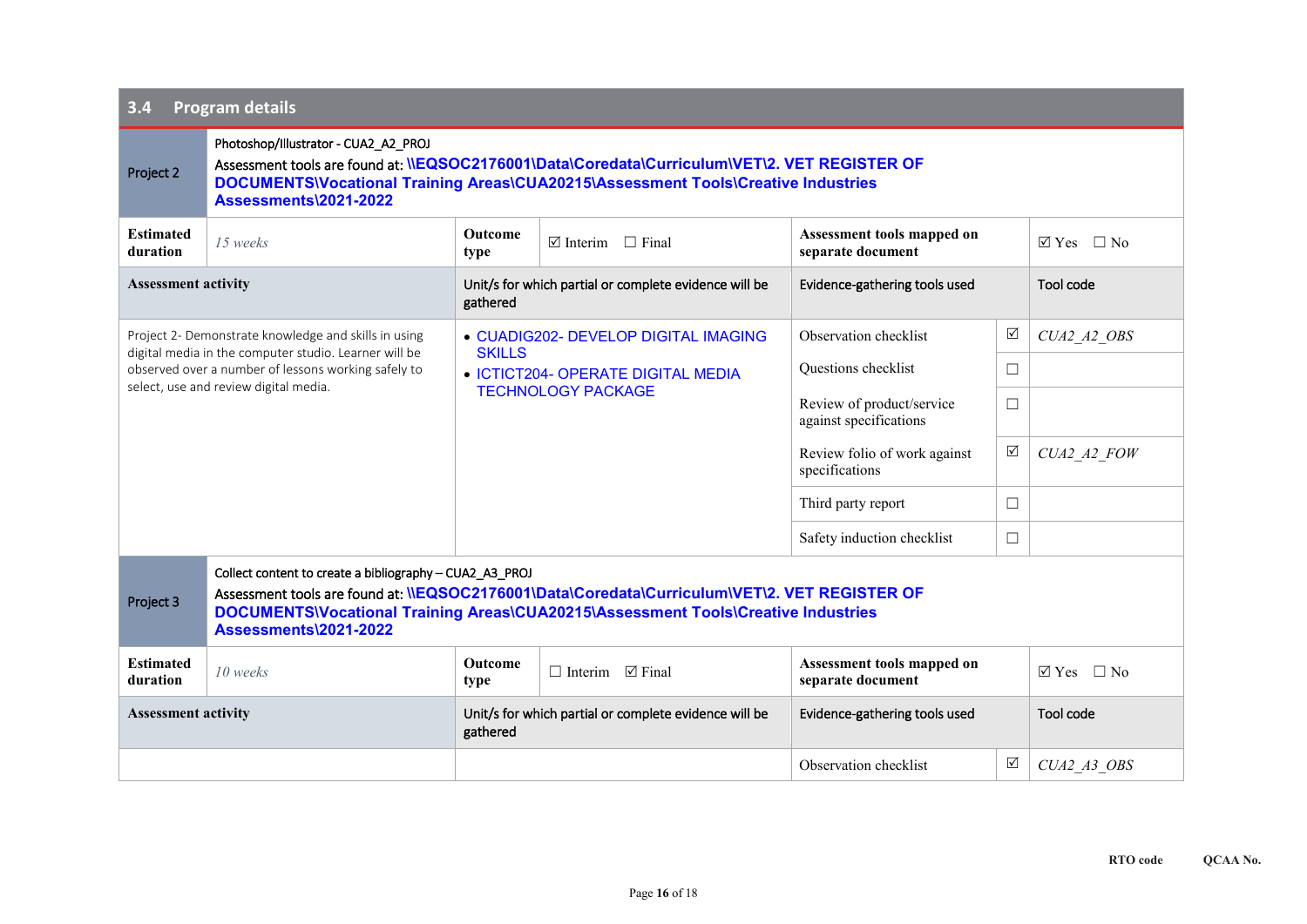| <b>Program details</b><br>3.4                                                                                                                                                                                     |                                                                                                                                                                                                                                                                                          |                                                                                                                                                                                          |  |                                                     |                 |                                  |  |  |  |
|-------------------------------------------------------------------------------------------------------------------------------------------------------------------------------------------------------------------|------------------------------------------------------------------------------------------------------------------------------------------------------------------------------------------------------------------------------------------------------------------------------------------|------------------------------------------------------------------------------------------------------------------------------------------------------------------------------------------|--|-----------------------------------------------------|-----------------|----------------------------------|--|--|--|
| Project 3- Demonstrate knowledge and skills in<br>collecting content for publication. Learner will be<br>observed over a number of lessons locating and using<br>information and maintaining information sources. |                                                                                                                                                                                                                                                                                          | • CUARES201 Collect and organise content for<br>broadcast or publication<br>• CUASOU202 Perform basic sound editing<br>• CUAIND201 Develop and apply creative arts<br>industry knowledge |  | Questions checklist                                 | $\Box$          |                                  |  |  |  |
|                                                                                                                                                                                                                   |                                                                                                                                                                                                                                                                                          |                                                                                                                                                                                          |  | Review of product/service<br>against specifications | $\Box$          |                                  |  |  |  |
|                                                                                                                                                                                                                   |                                                                                                                                                                                                                                                                                          |                                                                                                                                                                                          |  | Review folio of work against<br>specifications      | $\triangledown$ | CUA2 A3 FOW                      |  |  |  |
|                                                                                                                                                                                                                   |                                                                                                                                                                                                                                                                                          |                                                                                                                                                                                          |  | Third party report                                  | $\Box$          |                                  |  |  |  |
|                                                                                                                                                                                                                   |                                                                                                                                                                                                                                                                                          |                                                                                                                                                                                          |  | Safety induction checklist                          | $\Box$          |                                  |  |  |  |
| Project 4                                                                                                                                                                                                         | Create Promotional Material for Athletics Carnival - CUA2_A4_PROJ<br>Assessment tools are found at: <i>\\EQSOC2176001\Data\Coredata\Curriculum\VET\2</i> . VET REGISTER OF<br>DOCUMENTS\Vocational Training Areas\CUA20215\Assessment Tools\Creative Industries<br>Assessments\2021-2022 |                                                                                                                                                                                          |  |                                                     |                 |                                  |  |  |  |
| <b>Estimated</b><br>duration                                                                                                                                                                                      | 8 weeks                                                                                                                                                                                                                                                                                  | <b>Outcome</b><br>$\Box$ Interim<br>$\boxtimes$ Final<br>type                                                                                                                            |  | Assessment tools mapped on<br>separate document     |                 | $\triangledown$ Yes<br>$\Box$ No |  |  |  |
| <b>Assessment activity</b>                                                                                                                                                                                        |                                                                                                                                                                                                                                                                                          | Unit/s for which partial or complete evidence will be<br>gathered                                                                                                                        |  | Evidence-gathering tools used                       |                 | Tool code                        |  |  |  |
|                                                                                                                                                                                                                   | Project 4-Demonstrate knowledge and skills in                                                                                                                                                                                                                                            | <b>BSBWOR202 Organise and complete</b><br>daily work activities                                                                                                                          |  | Observation checklist                               | ☑               | CUA2 A4 OBS                      |  |  |  |
|                                                                                                                                                                                                                   | working with others to produce digital media<br>products for a client to specified time frames.                                                                                                                                                                                          |                                                                                                                                                                                          |  | Questions checklist                                 | $\Box$          |                                  |  |  |  |
| Learners will be observed over a number of lessons<br>working together effectively to complete work tasks                                                                                                         |                                                                                                                                                                                                                                                                                          | <b>BSBWOR203 Work effectively with others</b><br><b>BSBWOR204 Use business technology</b>                                                                                                |  | Review of product/service<br>against specifications | $\Box$          |                                  |  |  |  |
|                                                                                                                                                                                                                   |                                                                                                                                                                                                                                                                                          |                                                                                                                                                                                          |  | Review folio of work against<br>specifications      | ☑               | CUA2 A4 FOW                      |  |  |  |
|                                                                                                                                                                                                                   |                                                                                                                                                                                                                                                                                          |                                                                                                                                                                                          |  | Third party report                                  | $\Box$          |                                  |  |  |  |
|                                                                                                                                                                                                                   |                                                                                                                                                                                                                                                                                          |                                                                                                                                                                                          |  | Safety induction checklist                          | $\Box$          |                                  |  |  |  |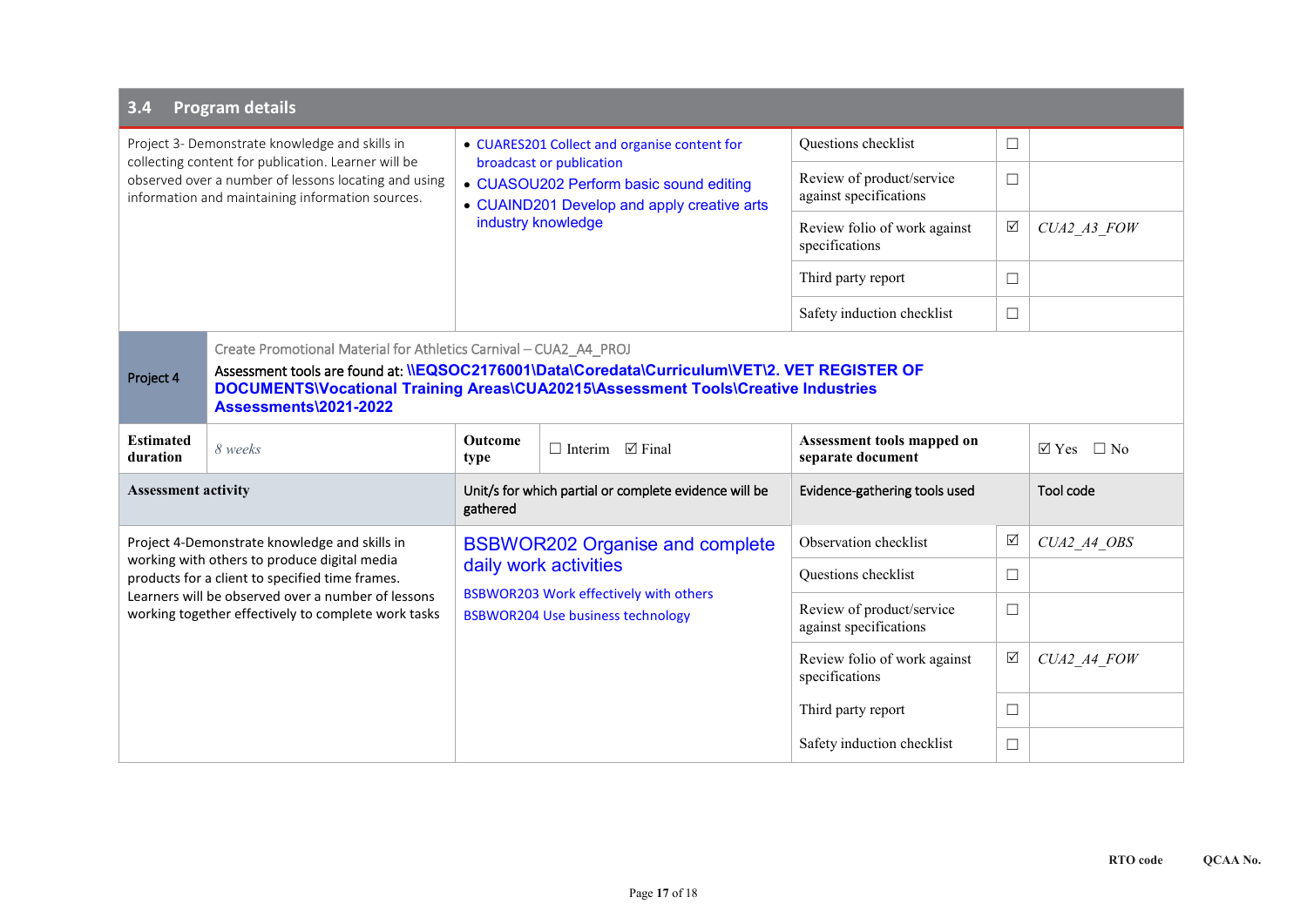| <b>Program details</b><br>3.4                                                     |                                                                                                                                                                                                                                                                                     |                                                                                           |                             |                                                     |          |                                  |  |  |
|-----------------------------------------------------------------------------------|-------------------------------------------------------------------------------------------------------------------------------------------------------------------------------------------------------------------------------------------------------------------------------------|-------------------------------------------------------------------------------------------|-----------------------------|-----------------------------------------------------|----------|----------------------------------|--|--|
| Project 5                                                                         | Design Promotional Material for Travel Company- CUA2 A5 PROJ<br>Assessment tools are found at: <i>\\EQSOC2176001\Data\Coredata\Curriculum\VET\2</i> . VET REGISTER OF<br>DOCUMENTS\Vocational Training Areas\CUA20215\Assessment Tools\Creative Industries<br>Assessments\2021-2022 |                                                                                           |                             |                                                     |          |                                  |  |  |
| <b>Estimated</b><br>duration                                                      | 8 weeks                                                                                                                                                                                                                                                                             | <b>Outcome</b><br>type                                                                    | $\Box$ Interim $\Box$ Final | Assessment tools mapped on<br>separate document     |          | $\triangledown$ Yes<br>$\Box$ No |  |  |
| <b>Assessment activity</b>                                                        |                                                                                                                                                                                                                                                                                     | Unit/s for which partial or complete evidence will be<br>gathered                         |                             | Evidence-gathering tools used                       |          | Tool code                        |  |  |
|                                                                                   | Project 5- Demonstrate knowledge and skills in using                                                                                                                                                                                                                                | <b>CUAACD101 Use basic drawing techniques</b><br><b>CUADIG202 Develop digital imaging</b> |                             | Observation checklist                               | $\Delta$ | CUA2 A5 OBS                      |  |  |
|                                                                                   | basic drawing techniques to plan and design<br>promotional material for a travel company and apply                                                                                                                                                                                  |                                                                                           |                             | Questions checklist                                 | $\Box$   |                                  |  |  |
| digital imaging skills to produce items using Adobe<br>Photoshop and Illustrator. |                                                                                                                                                                                                                                                                                     | techniques                                                                                |                             | Review of product/service<br>against specifications | $\Box$   |                                  |  |  |
|                                                                                   |                                                                                                                                                                                                                                                                                     |                                                                                           |                             | Review folio of work against<br>specifications      | ☑        | CUA2 A5 FOW                      |  |  |
|                                                                                   |                                                                                                                                                                                                                                                                                     |                                                                                           |                             | Third party report                                  | $\Box$   |                                  |  |  |
|                                                                                   |                                                                                                                                                                                                                                                                                     |                                                                                           |                             | Safety induction checklist                          | $\Box$   |                                  |  |  |
| Project 6                                                                         | Editing a short film soundtrack - CUA_A6_PROJ<br>Assessment tools are found at: \\EQSOC2176001\Data\Coredata\Curriculum\VET\2. VET REGISTER OF<br>DOCUMENTS\Vocational Training Areas\CUA20215\Assessment Tools\Creative Industries<br>Assessments\2021-2022                        |                                                                                           |                             |                                                     |          |                                  |  |  |
| <b>Estimated</b><br>duration                                                      | 8 weeks                                                                                                                                                                                                                                                                             | Outcome<br>type                                                                           | $\Box$ Interim $\Box$ Final | Assessment tools mapped on<br>separate document     |          | $\boxtimes$ No<br>$\Box$ Yes     |  |  |
| <b>Assessment activity</b>                                                        |                                                                                                                                                                                                                                                                                     | Unit/s for which partial or complete evidence will be<br>gathered                         |                             | Evidence-gathering tools used                       |          | Tool code                        |  |  |
|                                                                                   |                                                                                                                                                                                                                                                                                     |                                                                                           |                             | Observation checklist                               | ☑        | CUA2 A6 OBS                      |  |  |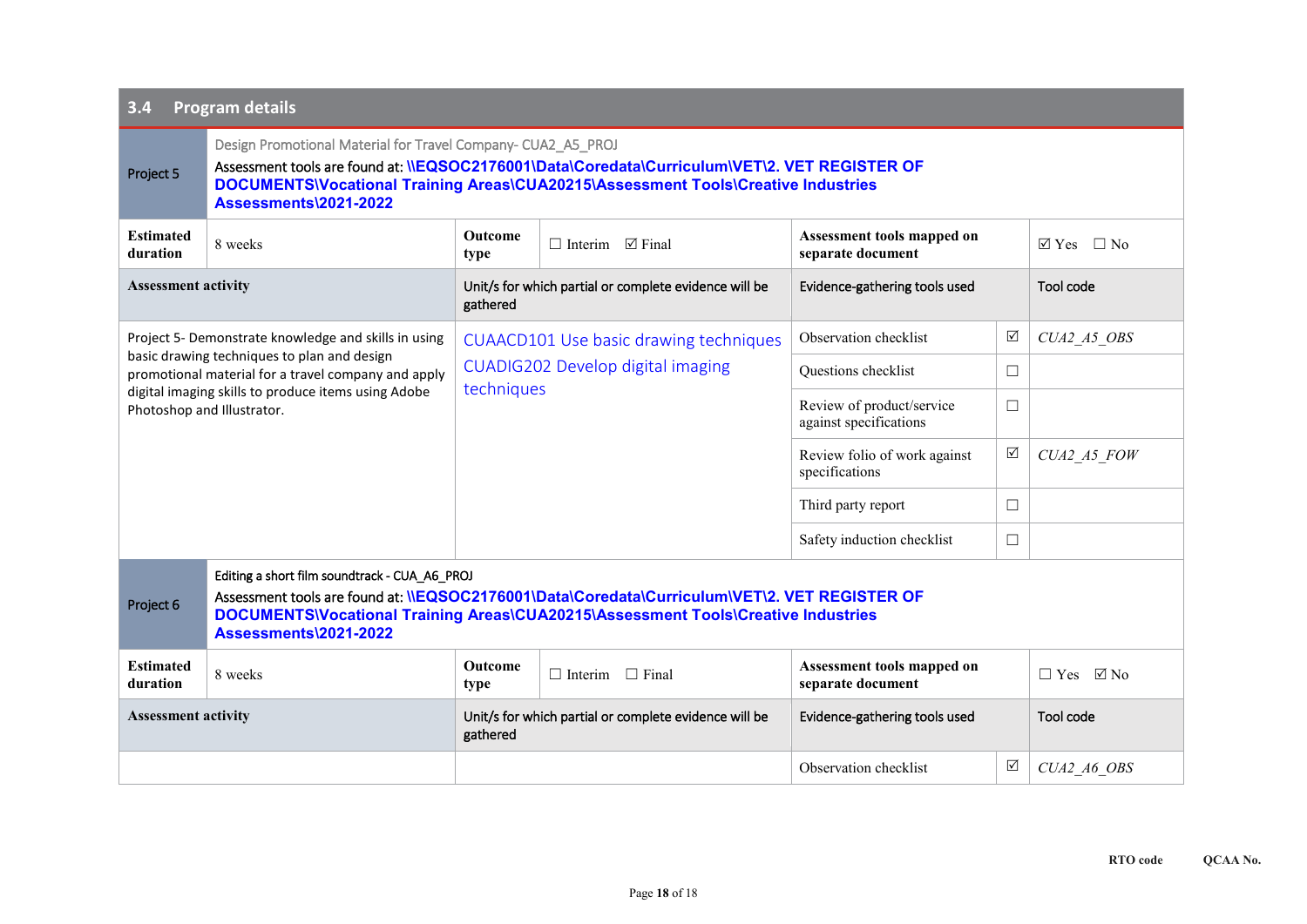| <b>Program details</b><br>3.4                                                                                                          |                                                                                                                                                                                                                                           |                                                                                                                                                                                                                                                                                         |  |                                                     |            |                              |  |  |
|----------------------------------------------------------------------------------------------------------------------------------------|-------------------------------------------------------------------------------------------------------------------------------------------------------------------------------------------------------------------------------------------|-----------------------------------------------------------------------------------------------------------------------------------------------------------------------------------------------------------------------------------------------------------------------------------------|--|-----------------------------------------------------|------------|------------------------------|--|--|
| Students will work in small groups to create a safety<br>awareness animation, learning skills of animation and<br>sound track editing. |                                                                                                                                                                                                                                           | $\bullet$<br>CUAIND201 Develop and apply creative<br>$\bullet$<br>arts industry knowledge<br><b>BSBWOR203</b> Work effectively with others<br>٠<br><b>ICTICT204</b> Operate a digital media<br>$\bullet$<br>technology package<br><b>BSBWOR204</b> Use business technology<br>$\bullet$ |  | <b>Ouestions</b> checklist                          | $\Box$     |                              |  |  |
|                                                                                                                                        |                                                                                                                                                                                                                                           |                                                                                                                                                                                                                                                                                         |  | Review of product/service<br>against specifications | $\Box$     |                              |  |  |
|                                                                                                                                        |                                                                                                                                                                                                                                           |                                                                                                                                                                                                                                                                                         |  | Review folio of work against<br>specifications      | $\sqrt{ }$ | CUA2 A6 FOW                  |  |  |
|                                                                                                                                        |                                                                                                                                                                                                                                           |                                                                                                                                                                                                                                                                                         |  | Third party report                                  | □          |                              |  |  |
|                                                                                                                                        |                                                                                                                                                                                                                                           |                                                                                                                                                                                                                                                                                         |  | Safety induction checklist                          | $\Box$     |                              |  |  |
| Project 7                                                                                                                              | CUA2_A10_FOW-Yearbook pages - assessment tools are found at:<br>ILEQSOC2176001\Data\Coredata\Curriculum\VET\2. VET REGISTER OF DOCUMENTS\Vocational Training<br>Areas\CUA20215\Assessment Tools\Creative Industries Assessments\2021-2022 |                                                                                                                                                                                                                                                                                         |  |                                                     |            |                              |  |  |
| <b>Estimated</b><br>duration                                                                                                           | 8 weeks                                                                                                                                                                                                                                   | <b>Outcome</b><br>$\boxtimes$ Final<br>$\Box$ Interim<br>type                                                                                                                                                                                                                           |  | Assessment tools mapped on<br>separate document     |            | $\boxtimes$ Yes<br>$\Box$ No |  |  |
| <b>Assessment activity</b>                                                                                                             |                                                                                                                                                                                                                                           | Unit/s for which partial or complete evidence will be<br>gathered                                                                                                                                                                                                                       |  | Evidence-gathering tools used                       |            | Tool code                    |  |  |
|                                                                                                                                        | Project 10- Learners will liaise with staff to                                                                                                                                                                                            | • BSBWOR202 Organise and complete daily work<br><b>activities</b><br>• CUARES201 Collect and organise content for<br>broadcast or publication                                                                                                                                           |  | Observation checklist                               | $\Delta$   | CUA2 A7 OBS                  |  |  |
|                                                                                                                                        | collect content for production of the school<br>yearbook and produce a page for an Arts                                                                                                                                                   |                                                                                                                                                                                                                                                                                         |  | Questions checklist                                 | □          |                              |  |  |
|                                                                                                                                        | subject area using collected content.                                                                                                                                                                                                     |                                                                                                                                                                                                                                                                                         |  | Review of product/service<br>against specifications | □          |                              |  |  |
|                                                                                                                                        |                                                                                                                                                                                                                                           |                                                                                                                                                                                                                                                                                         |  | Review folio of work against<br>specifications      | ☑          | CUA2 A7 FOW                  |  |  |
|                                                                                                                                        |                                                                                                                                                                                                                                           |                                                                                                                                                                                                                                                                                         |  | Third party report                                  | $\Box$     |                              |  |  |
|                                                                                                                                        |                                                                                                                                                                                                                                           |                                                                                                                                                                                                                                                                                         |  | Safety induction checklist                          | $\Box$     |                              |  |  |